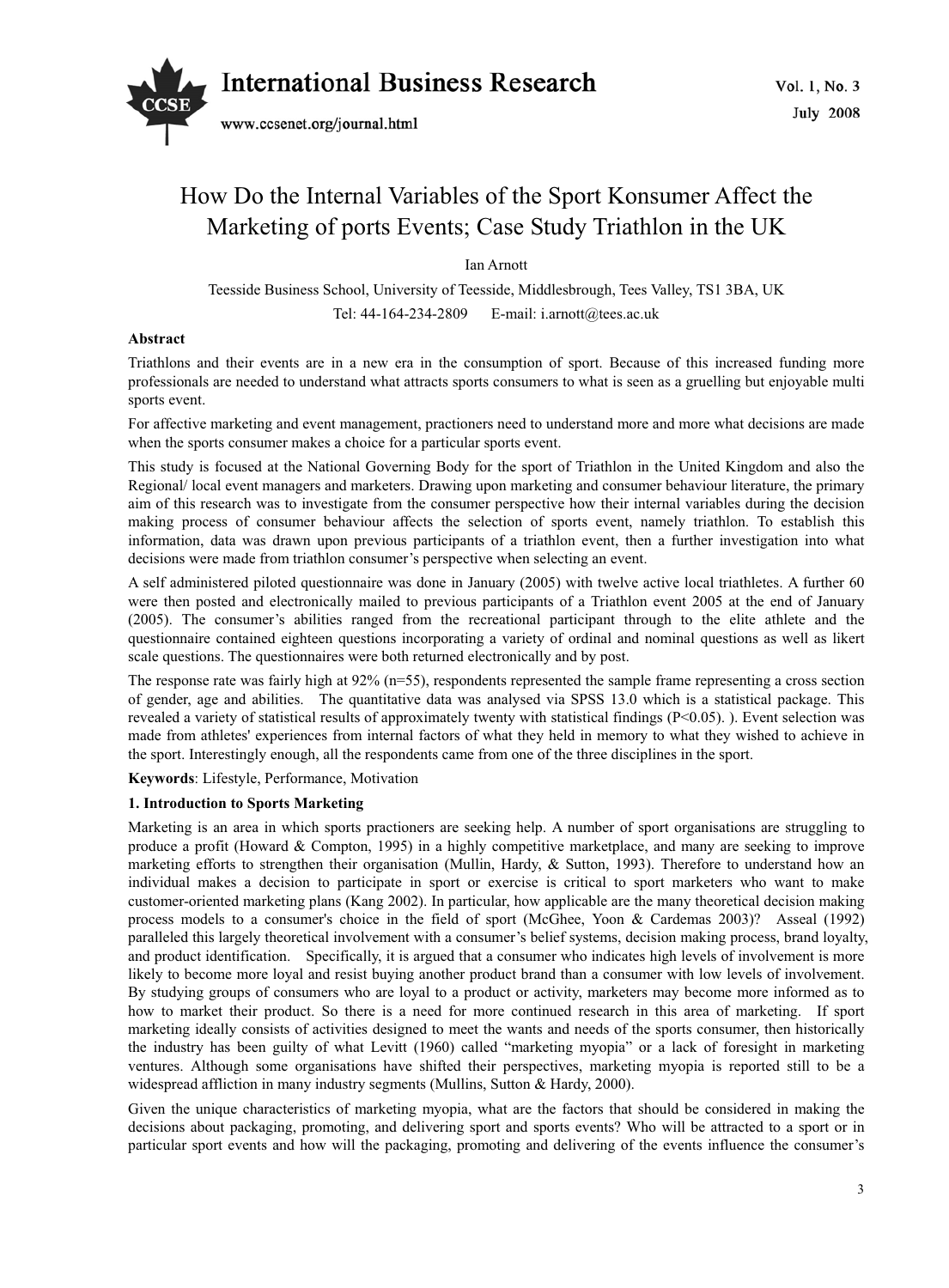experience and perceptions, now and in the future? How does the sports marketer understand the decision making process of the sports consumer and their choices within the participation in sport and more specifically between sports events?

## *1.1 Sports Events*

Although a great deal of attention has been given to events in general, and to some impacts of sports events, little research is being directed in the supply/demand system as a whole and therefore many specific issues are being ignored (Getz, 1998). More importantly sports events with multi disciplines which have a variety of elements such as triathlon.

The sport of triathlon is still in its infancy and is evolving slowly although the demand to host events has risen considerably over the last five years (Lole, 2004). The market place is now very competitive and to survive, a more professional approach is urgently required to understand and meet the needs of the increasing discerning triathlon consumer. Triathlon has grown in number which is demonstrated in table 1, this growth accounts now to approximately three triathlons a week. With the scale of triathlons growing, how will the triathlete make decision to choose one event over another? And is this purely down to sport beginning to play a significant role in today's society?

#### 1.1.1 *Statement of the problem*

Though it transcends that sport plays an increasingly important role in society, there are still many areas of sports management that are under researched (Chelladurai, 1994). As stated by Mahony and Pitts (1998), sport marketing is still a young and developing discipline and it is helpful to determine the direction with in this field. One such area that appears to be vital to the practitioner in a competitive triathlon event market place, and there is also a need for a better understanding of consumer behaviour with in this subject area. Only when the event organiser appreciate the needs and decision making processes of the triathlon consumer can he/she determine a sustainable competitive advantage and improve in his/her marketing communications in the attraction of people to their event.

## *1.2 A Further understanding of the term events through literature*

Shone & Parry (2001) described that special events are the phenomenon arising from those non routine occasions which have sport, leisure, cultural, personal or organisational objectives they are set apart from the normal activity of daily life, whose purpose is to enlighten, celebrate, entertain or challenge the experience of a group of people (Shone & Parry 2001). Goldblatt (1990) goes onto suggest, "a special event recognises a unique moment in time with ceremony and ritual to satisfy specific needs". Though this definition clearly works for events like weddings, parades, and so on, but it works less well for activities like sport events etc. Getz (1997), refers to experience which participants have, he states:

## *To the customer a special event is an opportunity for a sport, leisure, social cultural experience outside the normal range of choices or beyond experience.*

Despite this definition being cited in many key event management texts (Goldblatt, 1990, Getz, 1997, Shone & Parry 2001), it appears to have one fundamental weakness, namely that it focuses upon the subjective nature of 'special' but barely defines the nature of 'an event' (Emery, 1997). In addressing this issue, Shone & Parry (2001) characterise into four categorise shown in figure 1 based on concepts of having leisure, cultural, personal or organisational objectives.

It is crucial to bear in mind when considering this categorisation that there are frequent overlaps, therefore to categories an event even by analysing its objectives. There must be reasons for the organiser's origins, and motives for running the event (Shone & Parry 2001). In addressing this issue. Welsh-Heron and Stevens (1990) propose that the main distinguishing characteristics is the component of time. Specifically referring to tourism, they suggest that visitor attractions are predominantly permanent features whereas events are of a temporary nature (Emery 1997). Torkildsen (1999) similarly draws the attention to events carrying opportunities to capture the imagination of sellers and buyers. They can be a means of promoting or raising the profile of a sport like triathlon or an event to also encourage participation in a sport like triathlon. However it could be argued, how can we classify a triathlon event? Within consumption is it a whole product or a service?

#### *1.3 Sports Events as Service*

Sports Events have become a vital component of the marketing mix (Getz, 1998; Gibson, 1998). As a sports event, the main product is therefore service orientated with the distinguishing features of intangibility and tangibility (Palmer 1994). Why sport is considered a service (Shilbury, Quick & Westerbeck, 1998). A common theme of authors writing on sport marketing (Mullin et al. 1993; Mullin) has been their agreement on how unique characteristics of sports events as a product requiring marketing personnel to adopt different strategies from those traditionally exposed (Shilbury, Quick & Westerbeck, 1998). Although many of these writings are void of specific references to services marketing discussions pertaining to these unique characteristics align sport events to the attributes of a service. In summary the characteristics distinguishing goods from a service in Table 2. However, as the final sports event (a service), it is a composite of those interrelated tangible elements. He elaborates, by arguing that there are two types of consumers, the immediate (spectators, participants and volunteers) and the secondary consumer (auxiliary users of the sport). A great deal of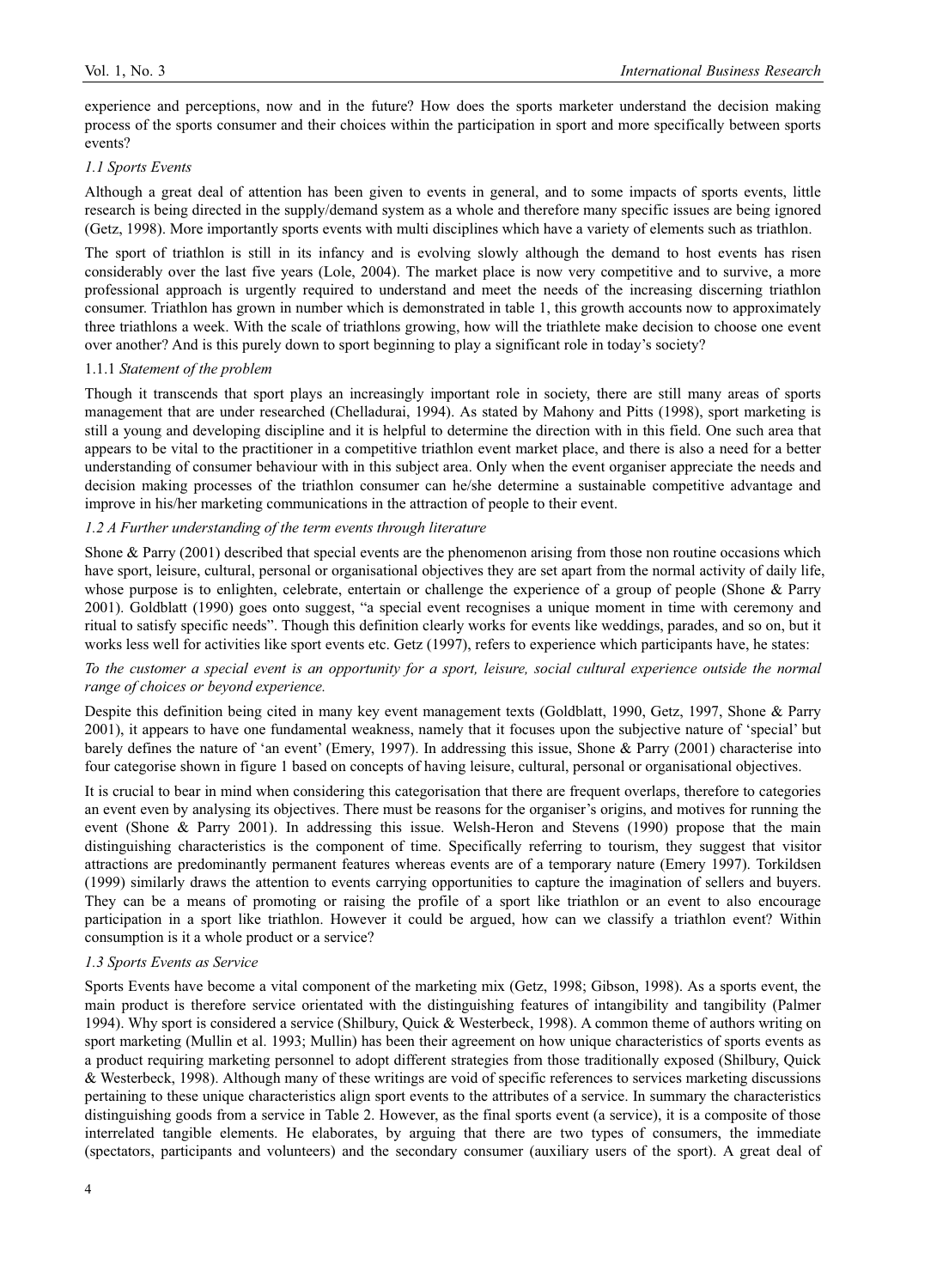satisfaction is therefore gained directly from the event environment, in a person or via the media, their high levels of satisfaction from the feeling of event ownership (Emery, 1997). Though begins to give use direction on the term event and more importantly establishing the links to being a product or service, it could be argued has does this encapsulate the sport of triathlon? Or more importantly a triathlon event.

## *1.4 Triathlon a Sporting Event*

The key case study that this research is centred on is the sport of triathlon with its specific nature being a triathlon event. This is an emerging sport, but what are its origins? In 1971, there was a jogging crazy era in America. To differentiate between running events there was a move to add a different perspective to sport by incorporating a friendly but multi disciplined competition, in California, USA (Shannon 1999). But it was not until a group of physical instructors from the services ran an event for a bet in Hawaii that triathlon really started. The first race comprised of a 2.4 mile swim, a 112 mile bike ride followed by a marathon. All these distances were based on existing events on the island. Thus the first Ironman as it has become known was born (Budgett 2000).

Though a sport like triathlon is fairly technical, especially as it compromises of three different disciplines how can it be organised? In some cases it is a question from an event organiser's point of view to understand what attracts the triathlon consumer to that particular event (Lole, 2003). It is essential that event managers need to understand who the potential customers might be and who the current customers are in the triathlon as all of the consumer are fairly diverse and are all motivated differently (Darlymple & Parsons, 1990).

The sport of triathlon has now been growing in popularity in many parts of the world. For example, in Australia the number of triathletes registered with the national association (Triathlon Australia) has grown from under 5,000 at the beginning of 1992 to over 8,000 by the middle of 1993 (Martin, Chang, Lester & Johnson, 1995). Although astonishing growth cannot be expected to continue indefinitely, it is reasonably clear that triathlons (and other similar multisports events) are here to stay. However, even today, relatively little is known about why some people are predisposed to engage in triathlon whereas others are not (Moss, 2004). Several attempts were made to form a world governing body for triathlon (ETU 1999). Finally in 1989 the International Triathlon Union (ITU) was formed, initially with 29 member countries. In that year, the first official world championships were held. In 1991 triathlon was given Olympic recognition, with the event being included in the Olympic programme for the year 2000 (Springman 1998).

So how should marketers segment the triathlon population and identify individuals with high a probability of engaging in the sport? (Shoham, 2000). Lawson (2004) suggests that a sport like triathlon has very few events around and there is need for more people to run these events. Questions could be asked about the sport of triathlon, is it because there is a lack of knowledge in this field? Are there enough athletes participating in the sport? In the United Kingdom the sport has grown over the last four years as shown in Table 3.

Within the scope of this study it must be defined exactly what or who is the triathlon consumer? As the sport of triathlon is purely based on an individual's own performance, what defines a participant?

Mullins, Hardy & Sutton 2000 attempt to do this in the role of marketing, they give an example of this where 18 million soccer participants in 1996 who played once a year as seen in table 4. This is a fairly typical use of the term participant, but it has obvious limitations. It can be helpful in tackling long term interest, but it has little to do with marketing of events in sport. These statistics provide a very limited snapshot – one year's rate of change. Their real importance lies in their more precise approach to defining participation. Casual or careless use of definitions will severely limit the utility of statistics (Larson, 1995). Therefore it is essential that marketers must consider more than one measure when writing or reading the sport consumer (Thav, 1995). A step forward in the right direction maybe profiling the triathlon consumer by their demographics which then may give some idea of the implications involved both in marketing and delivery of a sports event.

#### *1.5 Demographic Implication on Sports Events*

As a marketer it is essential to understand the unique and physical components of the types of consumers that are attracted to an event, especially those who consume international events to the characteristic types of those who take part in local events. Demographic information segmentation can be useful as it tends to rely on stereotypical images of groups of people who are linked through gender, age etc. Segmenting based on demographic characteristics would be like trying to plan a party for a variety of consumers (Parks, Quaterman 2002). They then go onto define demographic segmentation:

*"Dividing the market into groups based on demographic variables such as age, sex, family size, income, occupation, education, religion and ethnicity".*

It attempts to chronicle what consumers are, in terms of observable attributes primarily concerned with nose counts. The importance of demographic studies in the field of sport cannot be over estimated. One critical argument could be is to ask why should we waste such efforts and resources? Most business practitioners feel that effective marketing is a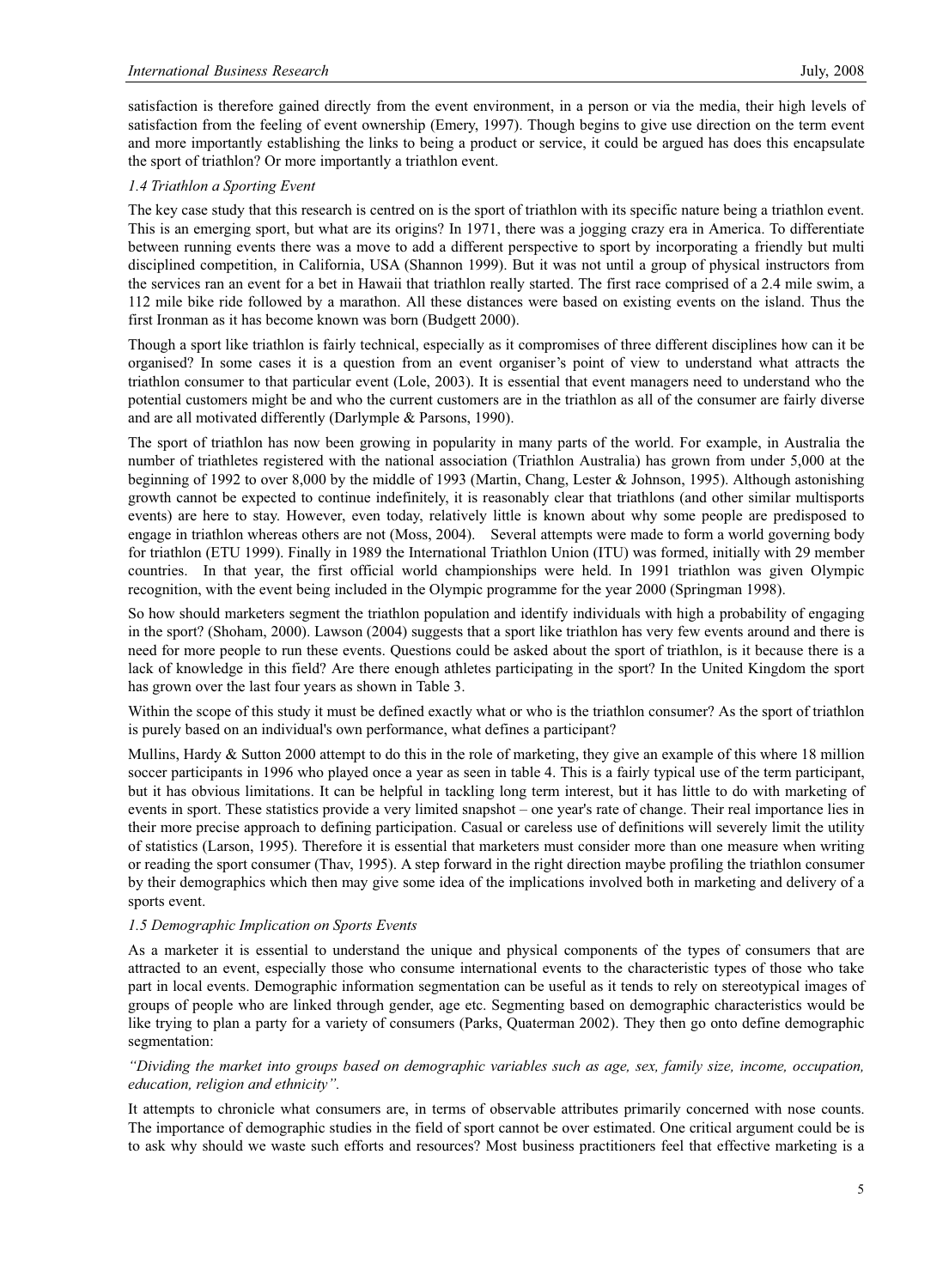prerequisite for achieving event objectives (Fullerton & Dodge, 1995). Brooks, (1990), feels that demographic studies are crucial to sport marketing in identifying consumers who are most likely to use certain types of products or services. Further more, Mile and Mcdonald (1999) suggest that success in sport marketing requires an understanding on what factors influence sport consumption during this stage.

Marketers are aware that sports' marketing is now becoming a major business and in 1987, sport in the United States' was the 23rd largest industry, totalling \$50.2 billion a year (Sandomir, 1988). Organisations selling a sport product are, of course, in the business of trying to attract a large audience/consumer base (Horface, College, Burman & Dewilbe, 1992) subsequently to increase their profit margins and become a major industry as was highlighted by Horface et al, (1992). But what other areas with in sports consumption patterns must be considered? The sports industry, though clearly a large, what are the other key factors about this area of specialism must be understood. Athlete's or participants? What considerations must be taken into account there?

Other factors could be based on a particular event falling into place with the athlete's training program. This is where the preparation for achieving an athlete's lifetime competitive goal of Olympics or World title, etc. commences with the earliest experience of sport and is brought to fruition sometime during the athlete's performance years in his/her chosen sport (Dick 1997). So in the case of the athlete, it is essential that both training and event participation are well organised. This means that their training and peak performances are balanced (Ackland 1999), However this is then influenced by motivational influences and also the individuals personality.

#### *1.6 Personality Traits in Sport Events*

One key area in sports events that lacks research is the personality characteristics of the people who consume sport. However even today, relatively little is known about why some people are predisposed to engage in sports events where others are not (Shoham, 2000). How should marketers segment the general population of engaging in sport event consumption by their personality? This issue has been relatively understudied for the exceptions on risky sports (Arnould and Price 1993; Celsi, 1992; Celsi, Rose & Kahle, (1998). Briefly, risky sports differ from many leisure activities which entail low levels, of risk. Schiffman and Kanuk, (2000), categories this, where they discuss about personality reflecting individual differences. Nevertheless, many individuals may be similar in terms of single personality characteristics, but not in terms of others (Shoham, 2000). Consumers tend to buy into events that closely match their own personality or that strengthen an area they feel deficient in (Hawkins, Best and Convey, 1995). In some cases some sports consumers perceive self images or perceptions of self in the sport or event, they are closely linked with (Schiffman and Kanuk, 2000). Personality in the individuals who buy into sports/events whose image corresponds to their own self images in essence; consumers seek to depict themselves physically in their event/sport (Karande, Zinkham & Baord, 1997). Kang (2002), further goes onto support this in the decision making process for participant consumption, where a certain product/service cues (event/sport type) with images it activates self image and beliefs (Sirgy, 1982). It is important that the sport/event fit the consumer's personality types and vice versa. Shilbury, Quick and Sutton (1998) identified that a basic understanding of personality types ensures that a wide range of consumers as possible are being catered for. However, Brassington and Pettitt (2000) link purchasing and personality patterns from personality to their individual traits as a person, but subsequently at best tenuous, suggesting that this is not a reliable source for marketers to act on. Kassarjian (1971) probably best summed up the situation in a review of a previous study that showed a strong relationship between personality and purchasing, the majority showed at best a weak relationship. Lancaster & Reynolds (2002) question this is, as they liken it to self-concept and that purchase decisions are likely to reflect their personality, and marketers must consider this when making marketing appealing. Because personality links with motivation in social psychology then a further study is needed into what drives them to make a choices.

#### 1.6.1 Motivation of the consumer in choice of events

Motivation is the mixture of wants, needs and is driven within the individual to seek gratification through the acquisition of an object (Rice 1997). Marketers continually ask what ultimately promotes the consumer to purchase their products (Mullins, Hardy & Sutton 1993). Within sports events the opinions can be varied and inconsistent. Clearly consumer motivations are complex, and marketers must work vigorously to uncover them. It is clear that a greater understanding is required. The former Mets (American Football) marketing president, Michael Aronin, put it, "As an industry, we haven't had a good understanding of what motivates people to make a purchase" (Moore, 1987). According to motivation theory, environmental stimuli may activate the drive to satisfy an underlying need. Theorists like Abraham Maslow, Henry Murray and David McCelland have elaborate models of the way physiological, psychological, and social needs influence behaviour (Korman 1974). Of their categories of motives, several seem to reoccur in sport literature. McCelland argues that many needs are not as universal as Maslow proposes. He believes that some needs are socially acquired and picks out specifically the need for achievement with in the scope of a persons lifestyle (Rice 1997).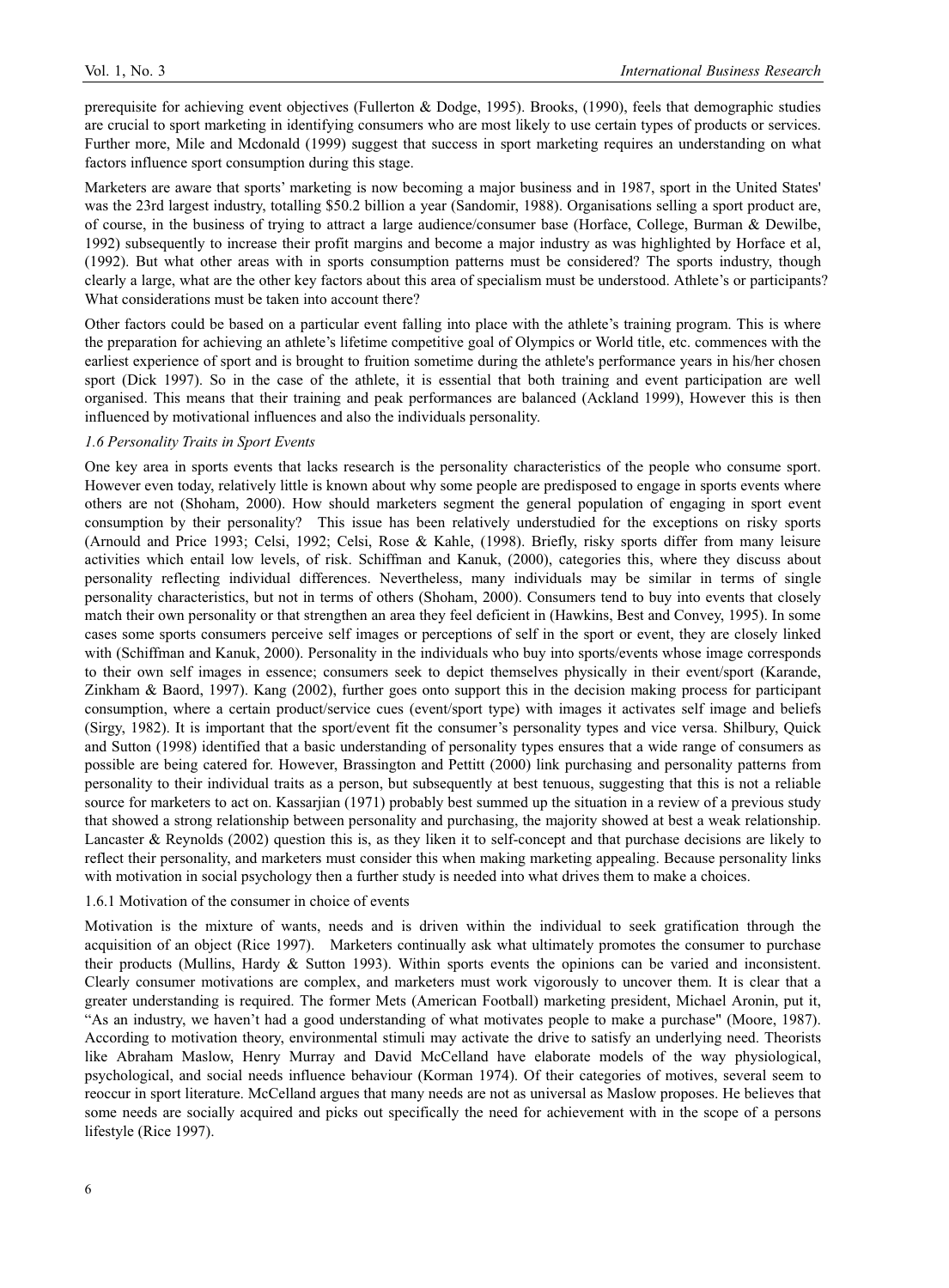### 1.6.2 Lifestyle Impact on Sports Consumption

William Lazer (1963) who is given credit for introducing the lifestyle concept suggests that lifestyle is defined as a person or a family's distinctive characteristics mode or manner of living. Marketers tend to determine lifestyle by activities, interests and opinions (Plummer 1974). He then attempts to conceptualise and the application of lifestyle segmentation to it being drawn upon their perceptions and opinions. Plummer (1974) being the early exponents of lifestyle segmentation, breaks it down into four categories looking more expansively than his model he goes onto discuss each one individually in its application:

- Activities: Includes all the things people do in the course of their lives. It therefore covers work, shopping, holidays and social life. Within that, the marketer will be interested in people's hobbies and their preferred forms of entertainment, as well as sports interests, club memberships and their activities with the community.
- Interests refer to what is important to the consumer where their priorities lie. It may include the things that are very close to them, such as family, home and work, or their interest in sports participation and choice of events.
- x Opinions comes very close to the individual's inner most thoughts by probing attitudes and feelings about such things as themselves, social and cultural issues and politics. Opinion may also be sought about other influences on society, such as education, economics and business. Closer to home for the marketer, this category also investigates products and individual's view of the needs and wants that are likely to Change (Brassington and Pettitt 2000).

It could be argued that Plummer's view on opinions is guided through sport? He goes onto segment their interest on achievement, culture and stage in the life cycle, but not all consumers fit into this category. Lifestyle segmentation is an altogether more difficult area to define, as it involves intangible variables such as beliefs, attitudes and opinions of the potential sports consumer (Brassington and Pettitt 2000). What ever the case may be participation with in sport is ever increasing not just in triathlon but also other sports as well to suit people's lifestyles.

This can be a great leveller, as performance is related to ability rather than a participant's financial means of social standing (Barnard 1998). Marketers however created another status hierarchy through the increasing emphasis on the labels and brand of sports clothing and equipment. Whether the sport is golf, cycling, sailing or tennis and that image statements are seen as a functional benefit. This phenomenon is not only in clothing and equipment. Elids Faberge launched a new range of body care products, Physio Sport, which aimed to attract worldwide sales of £300 million within two years. The target is 'serious' sports people of either sex or the range covers personal freshness, washing, hair washing and chafed skin. This was launched at the London Triathlon of that same year and therefore there was a brand association to a particular sport.

Within certain sports such as triathlon to have the correct sports equipment is essential, so does this mean that the sport is only accessible to people who can afford it? Is it affluent households who constitute an especially attractive target segment because its consumer who has incomes that provides them with a disproportionately larger share of all discretionary income (Schiffman & Kanuk, 2000)? The extras allow them to consume other areas of triathlon.

For almost 25 years Mendelshonn Media Research has conducted an annual study of the affluent market. While it consists of only 21% of all households, this upscale market segments consumes sport other than that of non-affluent households (Mendelshon, 1998). The average household purchases up to three other affluent segments (Figure 2a) furthermore, affluent consumers in sports participation, of the three segments of affluent consumers (Figure 2b). The results reveal that the most affluent are more likely than members of the other two consumers to participate in a sample Observations from research (Quick, 1995, 1994) with psychographic dimensions suggests less than 5% of sports events participants travel to another venue (restaurant, bar or hotel) after sports. Furthermore, the TV is a major source of event information for sports consumers. (Shilbury, Qucik & Westerbeck, 1998). However this is highlighted by Brooks (1994) where the sports product itself is a composite of these interrelated tangible and intangible elements. He elaborates, by arguing that there are two types of sports consumers, the immediate (spectators, participants and volunteers) and second consumer (auxiliary users of the sport). Therefore psychographics can be more important than demographics in the consumer decision making process. However they are often more difficult to quantify, and they are also based on values. Values play a big part in a person consuming sport, because this combines all of the individual internal influences of personality, motivation, and lifestyle. A clearer understanding of the individual's value of sport should be considered.

## 1.6.3 Principle Values in sport

Values were originally defined in psychology (Florenthal, 2000). Spranger (1928) developed a value system based on personality characteristics, which is a confirmed system that generalised men. In general the values are based on the combined personal impact of the intersection of individuals (Grunet & Schemon, 1990). Therefore the individual's value system (Figure 3) represents personality characteristics as well as self actualisation, self fulfilment and cultural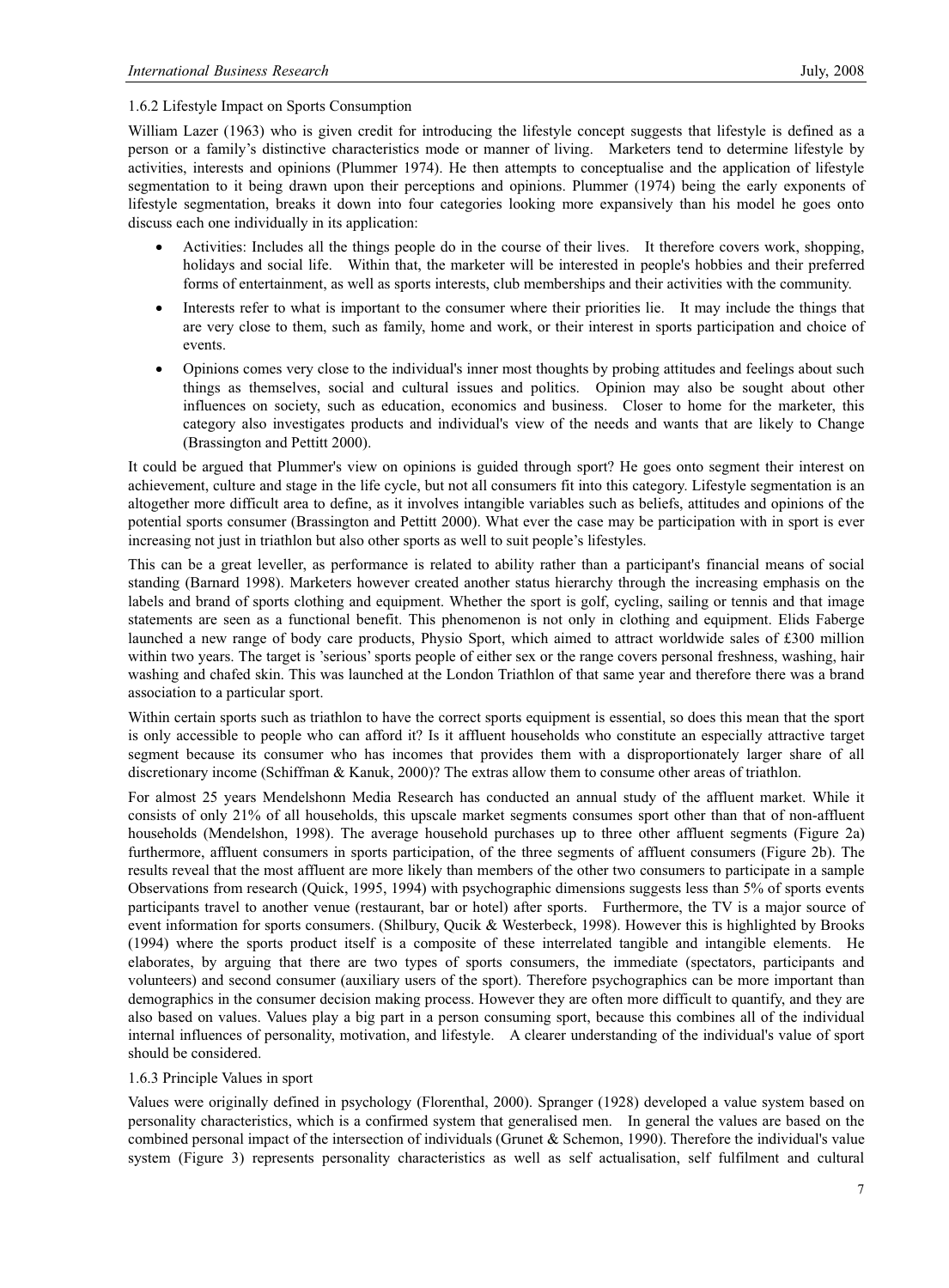influences on the basis of social norms within sport (Flortenthal, 2000). Previous research has identified characteristic sensations on seeking (Zukerman, 1974), personal state of mind-arousal seeking (Apter, 1982) that drive individuals to search for sports events/activities. The value systems should represent this need for participation in a sports event. Many have argued that this system is another dimension of selection in sports events. Mullins, Hardy & Sutton (2002) referred to this as a state of mind segmentation where the consumer is divided by personality traits, lifestyle characteristics such as attitudes, interests and opinions. The most noteworthy approach to state of mind segmentation was developed by the Stamford Research Institute (SRI), called the values and lifestyles (VALS) typology. It assumes that attitudes, opinions, desires and other psychological collectively govern behaviour (Mullins, Hardy & Sutton, 2000). Although one study of exercise showed a relationship between VALS categories and exercise "inner directed" people exercised at twice the rate of "outer directed" people.

Although internal influences play a major role in the decision making process of a person's consumption of sport and sports events, there is still further research required in this area and there is no conclusive evidence to support this. Outside the internal influences there are external variables that can sway a person's choice, namely thoughts that make up the marketing mix. This area is fairly well researched in the consumption of products, e.g. running shoes etc. But very little is known about the consumption of sports events.

Based on these definitions, it has been identified that the constructs could be classified as benefits in the professional sports industry; participant identification, peer group acceptance, escapeism, nostalgia, and pride in place. Identification with an event or organisation is one more widely constructed in literature (Sutton, Milne, & Cimperman, 1997; Mael & Ashforoth, 1992; Branscombe & Wann, 1991; Wann & Brandscomber, 1990; Cialidini, Borden, Thorne, Walker, Freeman & Sloan, 1976). Cialidini et al first offered the notion of basking in reflected glory, by observing individuals that publicise their association with successful sports events, here it is conceptualised that identification components of the pride in place of the brand association framework (Gladden & Funk, 2002). That is, identification with a particular event fulfils a sports consumer's needs to affiliate with something successful or desirable and thus in one form of brand association, This further supports ideas that for a successful relationship in marketing it involves the core service the marketing mix and the other 'P' (Promotion, Place & Price), where a customer relationship can be built. The core service must be in the long term in nature and allow service augmentation and customisation (Gonroos, 1990). The sports product must provide the opportunity for such customisation. Many have argued that sport is an ideal medium for personalisation. "The service" can be tailored to satisfy very narrow individual needs. This might explain the proliferation of the new innovative sports that are tailored for unique needs (Milne, Sutton, & McDonald, 1996). Mullin (1985) identified this by expressing that sport marketing holds special characteristics. In examining these characteristics he noted:

*Almost every element of marketing requires significantly different approaches when the product being is sport. Predictably, the critical differences lie in the unique Aspects of the sport product/service, and the unusual market conditions facing sport Marketers.*

The characteristics noted by Mullin are summarised in Table 5, with supporting examples.

It is clear that all aspect of the marketing mix play an integral part in the consumer decision process when they are making choices. It is essential however that all areas are taken into account and further study needs to be clarified. Those each one of the elements plays an essential role with in influencing the consumer on their choice of triathlon events, what and who is the event participant? It was established earlier who was the triathlete but how can it be established?

Kurtzman and Zauhar (1998) were among the first in North America to include the examination of the sports event participant. They divided the sports participant into four distinct classifications or concepts; organised structure or team sports, sport spectator, heritage sport enthusiast, and individual sport participant. The last category consists of individual sports participants who are primarily competing against themselves. They are self-motivated intrinsically. Some would argue that they would fit into Walter's (1978) model of consumer rationalisation in figure 4

The traditional focus is based on the economic man, but it is deficient for two reasons. It fails to recognise the difference between the reason for a decision or action and the decision itself. The second, economic man concept rationally implies that physical and emotional motives are two different things (Walters, 1978). In fact the two cannot be separated practically on people. While this is valid an important methodology for eliminating models against the sports participant, it may prove problematic. For many sports events promotions to operationalise and incorporate into marketing strategies it does not take into account all the variables in the way that it affect a person's decisions in choosing events.

Shilbury, Quick and Westerbeck (1998) attempt to apply an approach as shown Figure 5. As a person is influenced by a number of different elements, the person specific factors, which are similar to those that Kollat, Engel and Blackwell (1990) identified in their model of consumer behaviour, e.g. that psychological influences and social forces all play a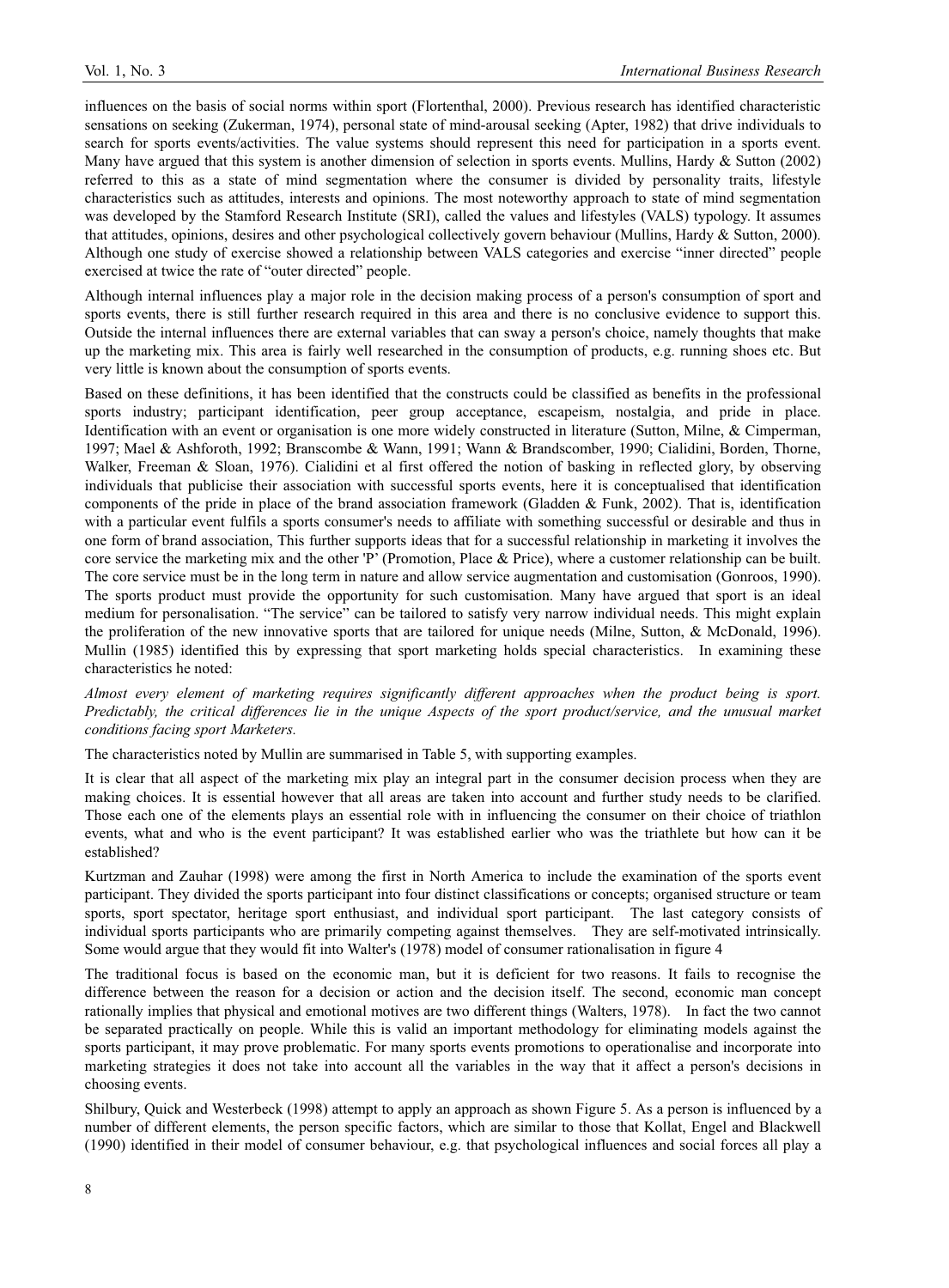part in constructing the context from which the decision to purchase is made.

While Jackson, Reeves, and Collins (1998) examined this area further, little is known about triathletes and their specific behaviour/decision making in choosing events. As a result, marketers especially in the field of triathlon have little or no understanding.

#### *1.7 Participant Decision Making Involvement*

Involvement is a means of understanding a person's consumer behaviour and decision-making processes (Assael, 1992), enduring by nature, therefore different from simple participation. The involvement in decision making construct has roots in consumer behaviour and marketing (Bechling, 1999); Bech, Larson & Nielson, 1999; Broderick & Mueller, 1999; Donovan & Jalleh, 1999; Assael, 1992).

In marketing, it is important to understand how to use involvement in decision making as a theoretical construct for understanding the decision making cycle of the sports consumer (Mcghee, Yoon, & Cardenas, 2003). Consumers with higher levels of involvement take longer to make a decision than those sports consumer with lower levels of involvement (Assael, 1992, 1987; Maheswaren & Meyers-Levy, 1990). Those with high levels of involvement actively search for information in the decision process (Figure 6). Rice's (1997) decision making model is based on being faced with a choice during the initial information search, what value is attached to the outcome? In sport that can be very subjective to the motivation and the personality of the athlete. The second is the perception of the probability of satisfaction; yet again this is very subjective with regards to why the athlete is taking part in this particular event. Do something to change it through a purchase. The individuality of each person is greatly complex, consumer decision making especially in sport is difficult to encapsulate.

### **2. Research Methodology**

In summary, 60 triathletes from a local 2005 Triathlon were invited to provide retrospective data on the choice in the selection of participating in the Triathlon event and some previous events they have taken part in. This sample constituted triathletes ranging in abilities from a complete novice; intermediary athlete (participated in more than three triathlons and advanced athletes competing in under 65 minutes for a sprint event (400m swim, 20K bike race, 5k run). Of these 60 participants 10% six were selected for the qualitative analysis in the form of interviewing to gain an understanding of their decisions in the choice of triathlon events. The athletes that were chosen for his part of the analysis were a combination of participants through to the elite athlete. The reason for this was so that the results would not be biased towards one particular level of athlete. By using a variety of abilities and ages ranging from 20 – 60 would allow the researcher to gain a mixture of views from triathletes in their selection of events. Also there was a cross section of males and females (3/3) which allowed responses from an equal segmentation from the triathlon community

#### *2.1 Questionnaire Design*

Most of the previous competitors were from the North East of England, and the furthest coming from North Yorkshire. A mailed questionnaire was deemed the most appropriate research tool (Laborvitz & Hagedporn, 1976). The passed participants who had email addresses were also contacted electronically as this was deemed a good idea for a quick response (Emery, 2004). Using this form of contact allowed respondents to be contacted interactively, this allowed more than one person to be surveyed simultaneously (Irwin, Sutton & Gladden, 1998).

For comparative purposes the questions were structured to aid event managers/marketers in the decision purposes. Categorisations within questions were, where appropriate based, on some previous research in this area (Emery, 1997). For example "reasons for choosing an event in the Liker scale, were based on consumer behaviour research done by, Dimanche & Havitz (1999).

A more in-depth analysis of the third aim in the identification, why triathletes make decision about the choices of events was conducted, with some of the information that has already collected by the some of the aspects of the questionnaire. The selection was conducted by taking 10% of the total cohort from the questionnaire, e.g. 6 respondents. By taking this approach it would ensure a more qualitative way of research. The selection of the respondents was made by those respondents who completed the questionnaires and returned them in the first instant.

#### *2.2 Respondent Overview*

Although all questionnaires were returned and the data was collected, the sample type was very limited with regards to the demographic types of people, e.g. predominantly male and very few females to get a gender differences in the sport as shown in table 6.

The respondent rate for males was 67% and females 33%, subsequently this was further supported with the numeric representing males being 1.0, the most reoccurring number to appearing as the mode.

Using a cross tabulation, previous performance can be further compared with the level of athlete. Figure 7 illustrates that using Kruskal-Wallis Test, that there is no significant findings with a P value =0.05, the results prove this with an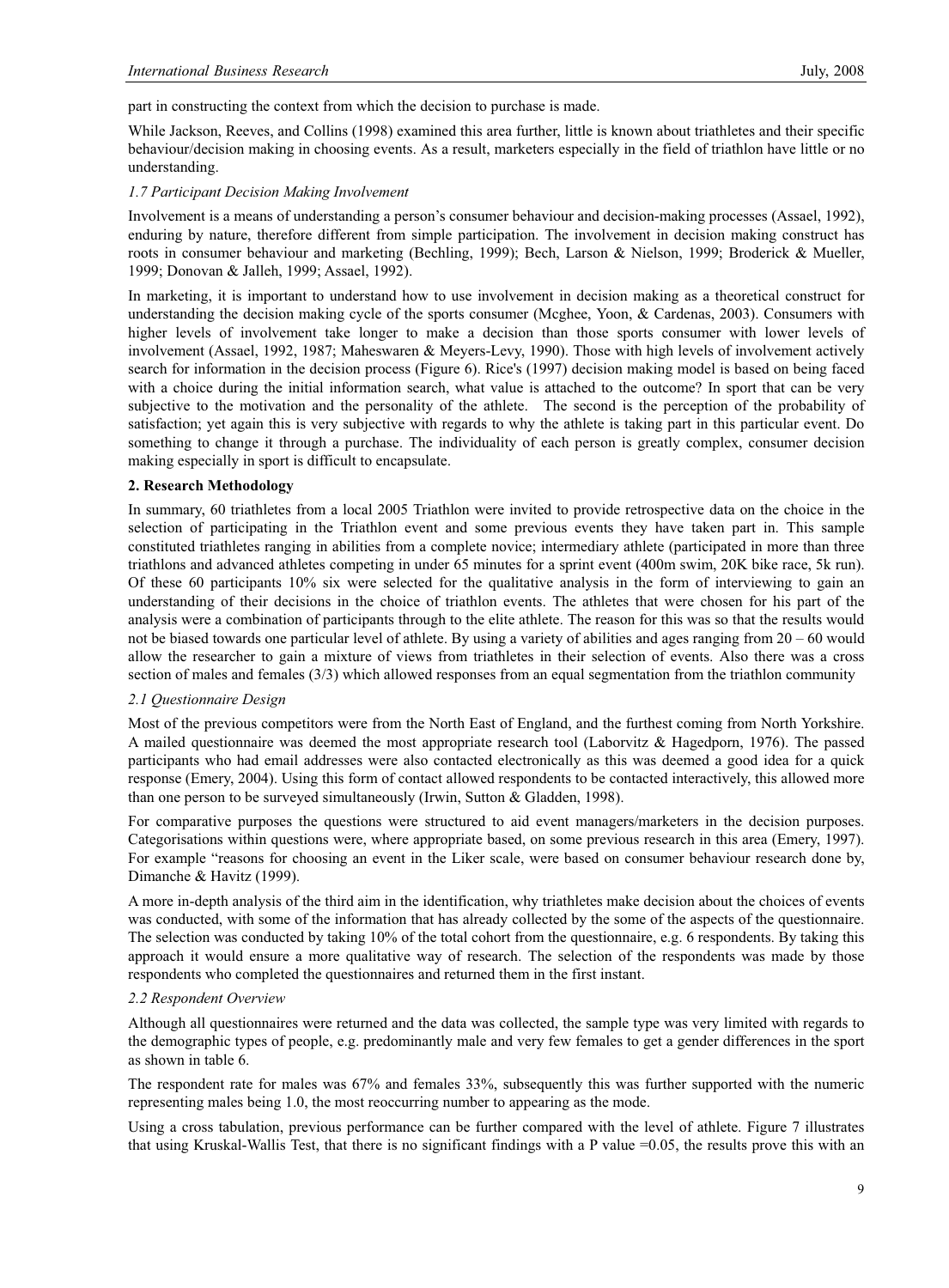assumed significance level of *t=* 0.729 meaning that the level of significance in the relationship of the two variables grouped is *t =*>0.679. It is very evident that 72.7% of the total population that there is a peak and that the novice and participant sees this as a great importance (7.0, very important) to them, but for the intermediate and elite athlete there is not, which explains the further 27.3%.

There were further cross tabulations with level of athlete and race distance, place, atmosphere and experience, cost and promotion and awareness but there were significant findings from using a Kruskal-Wallis Test which is demonstrated in Table 7.

The only statistical finding that was close to the P value  $=0.05$  (95% relationship) with this type of statistical test was one factor:

An athlete's choice based on the level of competition  $(t= 8.870; p> 0.05$  by 0.026) this suggest that the elite and intermediate athletes (20.9%) are selecting their events based on this which is a small percentage. This is further demonstrated in table 20.

Figure 8 provides an insight from the population being researched and it has a value of 22% (mean = 4.58) of  $N=12$ that feel it is fairly important in the selection of one event over another, and a further  $27\%$  (N=15) with a range of 5.0 (1.0 not important and 7.0 very important) The values from  $5.0 - 7.0 = 54.5\%$  demonstrates that the cost of the event will possibly assist them in making a decision. Using the Kruskal–Wallis test, there were no significant relationship found between age and cost  $(t=0.388; P>0.05)$ .

### **3. Research Analysis Findings**

The research intended to look at how the internal influences of person will affect their decision making on sports event? Namely the construct for this was the sport of triathlon. What can be clearly seen taking a snap shot at demographics as it would be useful just to briefly acknowledge this that the sport is predominantly is engaged by males (table 6). It would be then fare to say is this a true reflection on the sport internationally?

So one of the questions raised is that do women feel that this is a male sport more so than a female? If this is the case then this would bias any decision in choosing a sport/sports event because of their perceptions. This is further supported by in a major triathlon event (more than 1,000 consumers) the split from males and females is very high (Casey, 2003), (See Table 8)

Table 8 demonstrates that disparities in gender participating in triathlon is fairly extreme, ranging from 75/25 in the male sprint event to and 82/18 split in the Olympic distance event. The overall gender difference equating to an 80/20 split at this one event. Nationally the current number of memberships affiliated to the British Triathlon, the sports National Governing body is a total of 6842. 5300 males and 1542 females with 78/22 split in gender (Moss, 2004). Presently the sport recognises that they must do something about this to attract and encourage more females into the sport, and hope to do so by the employment of the development officers in all the UK regions and the establishment of more event managers (Brook, 2004).

The job of event managers and development officers is to break down the social issues surrounding triathlon for women participating in the sport.

### *3.1 Performance*

The abilities ranged from the complete beginner/participant with 16% (Figure 7) through to the elite athlete 25% with only >9% difference between the numbers of higher levelled athletes to those who wish to participate in their first event. Such findings all relate purely to participant numbers and can be principally explained to the event nature, with triathlon events possessing very different profiles from other events (Emery, 1997).

It has also been identified (Table 7) that a number of respondents feel that the type of event is important in relation to their training calendar. Most athletes will select an event with regards to its time of year so fits into their training calendar. Though this is a valid piece of information and it should be noted, this tended to be a reason why the elite athlete was more. The athlete is more selective about a course based on their previous performance because it allows them to gauge their level of fitness at that point of the season (Maw, 2005), this will then help the athlete make a decision on which events they wish to participate in or not. As the management of the training calendar is just as important as participating in a event as it has to fit into an athletes training. Though performance is a linked to a consumer's lifestyle and is partially related to beliefs, a more thorough understanding needs to be provided and there is more research required in this field.

## *3.2 Internal Influences*

A demographic trend related to income is leisure time (Hofacre & Burman, 1992), both men and women have more leisure time now than they had in 1965.

Lifestyle refers to how people spend their time participating in a wide range of activities, such as consumption patterns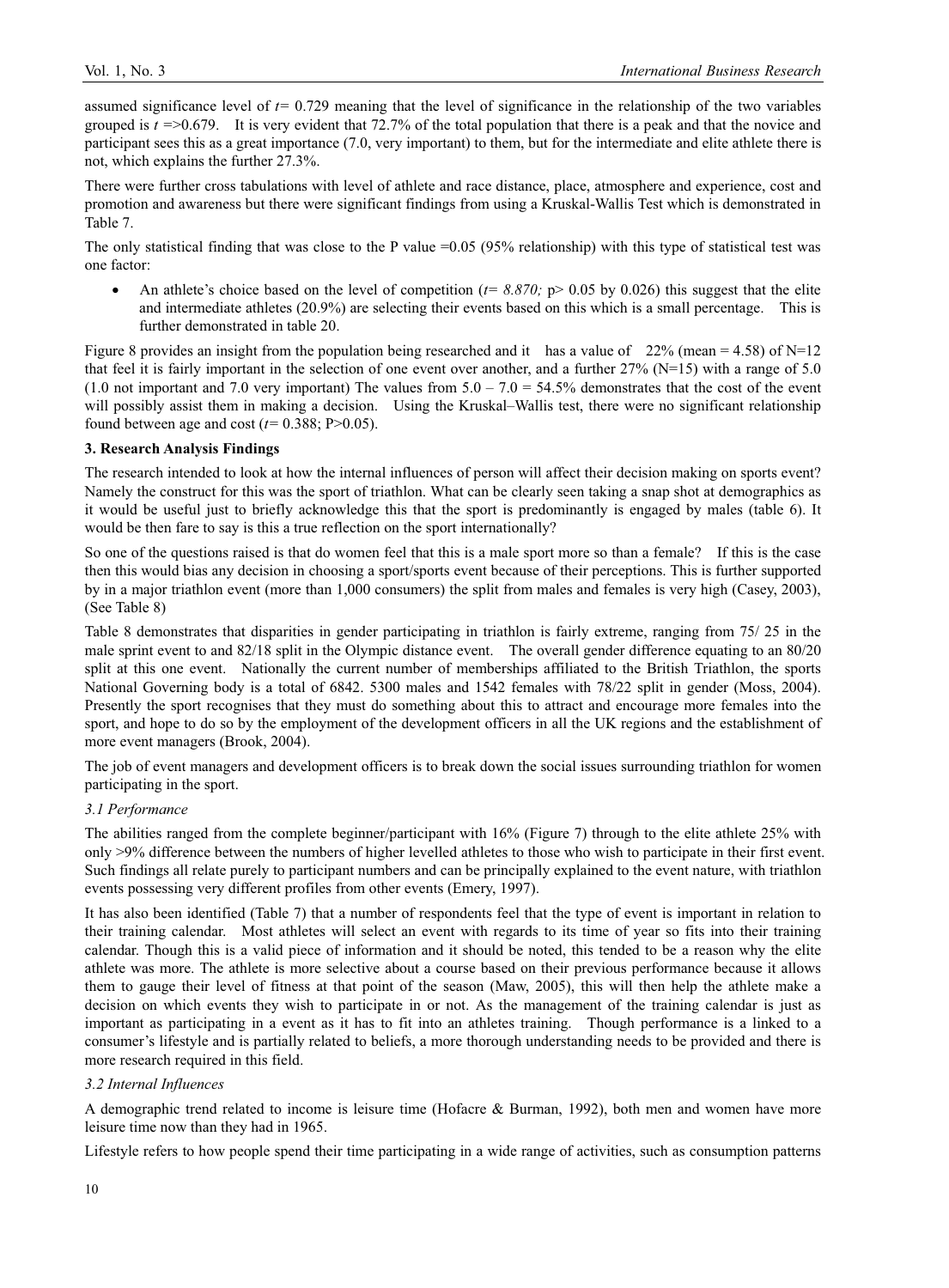etc (Assael, 1998). Therefore triathlon consumption is linked to the patterns in their lives. Many triathletes today come from professional backgrounds and are maturer athletes and some are students with very little income. Stanford Research Institute (2002) has found that some people in the higher levels of the VALS (Values and Lifestyles Survey) are in the age of 45 years of age, married, highly educated with high incomes and holding professional jobs, which in the sport of triathlon are the consumers who participate and are more likely to choose a triathlon event. Generally, it is assumed that values and personality influence activity participation and purchasing consumption behaviours (Standford Research Institute, 2002, Todd & Lawson, 2001, Assael, 1998; Zins, 1998, Weinstein 1994) because in most cases a sport like triathlon can be very expensive. Armstrong (2004) further supports this assumption by stating:

*A sport like triathlon can be very expensive unless you have a modest income and as the equipment is very expensive. It tends to encourage more affluent older people than those who can actually afford.* 

Lifestyle relates to the economic level at which people live, how they spend their money, and how they allocate their time (Anderson & Golden, 1984). What is apparent is that triathletes do commit a lot of time to their training and it is seen as a major part of their life, irrespective of their income. Chelladurai (1997) further goes onto support this and elaborates that the total athletic experience involves training periods that are disproportionably longer than the performance periods in sports events. He further then goes to say, "given that athletes spend an inordinate amount of time in very agnostic prior to a event(s), their reactions to the experiences during these training periods become equally, if not more important. However there were no significant findings to relate lifestyle, personality and values to the quantitative and qualtatitive analysis and sport has become recognised as a major aspect of lifestyle activities and it is assumed that lifestyle will always, in the current climate, affect sport consumption (Todd & Lawson 2001; Zins, 1998; Rex, 1991).

#### 3.2.1 Motives

Motives can be clearly linked to performance, why a person participates. Armstrong (2005), Riall (2005) felt that this was an important factor to them when choosing a triathlon event. This can be clearly linked to the level at which they participate. Figure 7 demonstrates that some athletes select events based on previous performance as a sense of motivation, but not all athletes at different levels choose to do so. Only 46 % of people felt that this was important and a motivational factor when choosing an event. While motives have been shown to be associated with event identification (Trail, Fink & Anderson, 2003, Funk et al, 2002, Wann, Royalty & Rochelle, 2002; James, 2001; Brewer, & Royalty, 1999; Wann, 1995), the relationship among specific motives to events is minimal. However, indirect evidence exists to suggest this might not be the case, (Funk et al, 2002; Funk, Mahony, Nazakawa, & Hirakawa, 2001), and the combination of direct and indirect evidence supports this in one of their models (Figure 9).

Funk, Mahony, Nakazawa, & Hikrawa (2001) model represents the separation of motives into a variety variables and the triathlete event consumers in same cases fit into this categorisation. One group, the overreaching variable, consist of the motives of social support and escape. A second variable consist solely of vicarious achievement motive. The third latent variable is the athlete's motives and consist of the aesthetic, drama/ eutress, acquisition of knowledge, and appreciation of physical drive motives. The vicarious achievement motive is directly related to latent variable termed sports event identification. This latent construct is represented by the five points of attachment; place, season, perception, persuasion and price. The athlete's motive is directly related to a latent variable labelled sport identification that consists of a two point attachment construct; type and level of sport (Funk et al 2001). In this model, sports event identification and sport identification are related. Separation of the motives of trathletes has not been proposed before now. However, Sloan (1989) suggested that sports spectators and participants react differently to winning and losing, contingent on the specific motivational theory. However there is no supporting evidence to prove this in the form of trathletes and their selection of events. However Mcghee, Yoon and Cardenas (2003) challenge Sloan's (1989) theory as they feel that consumer behaviour research indicate that triathletes with high levels of motivation form strong loyalties with events. This indicates that attracted athletes with high levels of motivation are more likely to return to an event than the attracted triathletes with medium levels of motivation.

Consumer behaviour research into triathlon events is very limited; if at all it has been attempted. Linking theorist models to a very diverse and driven consumer with a wide range of both internal and external influences, in their attraction to a sport and sports event needs more attention. While models of sport consumption tend to fragment consumer behaviours and can dilute the strategic value for sports marketers, they also capture important distinctions. Lewis' (2001) contrast of symbolic fans is a good example as is the distinction Hunt, Bristol and Bashaw (2000) make between functional and dysfunctional sports participants.

Though the key influencers are not linked to the triathlon consumer there is some partial evidence linking to their motives on why they are participating in a triathlon in figure 7 and also table 7. These could then be said to be the key internal variables that motivate the triathlete. Though this is useful information it does not take account that larger fitness community as a whole. Therefore it is essential that sports marketers do a wider research on what other multi event individuals, and kept fit see as the key variables that internally motivate them to participate in sport like triathlon.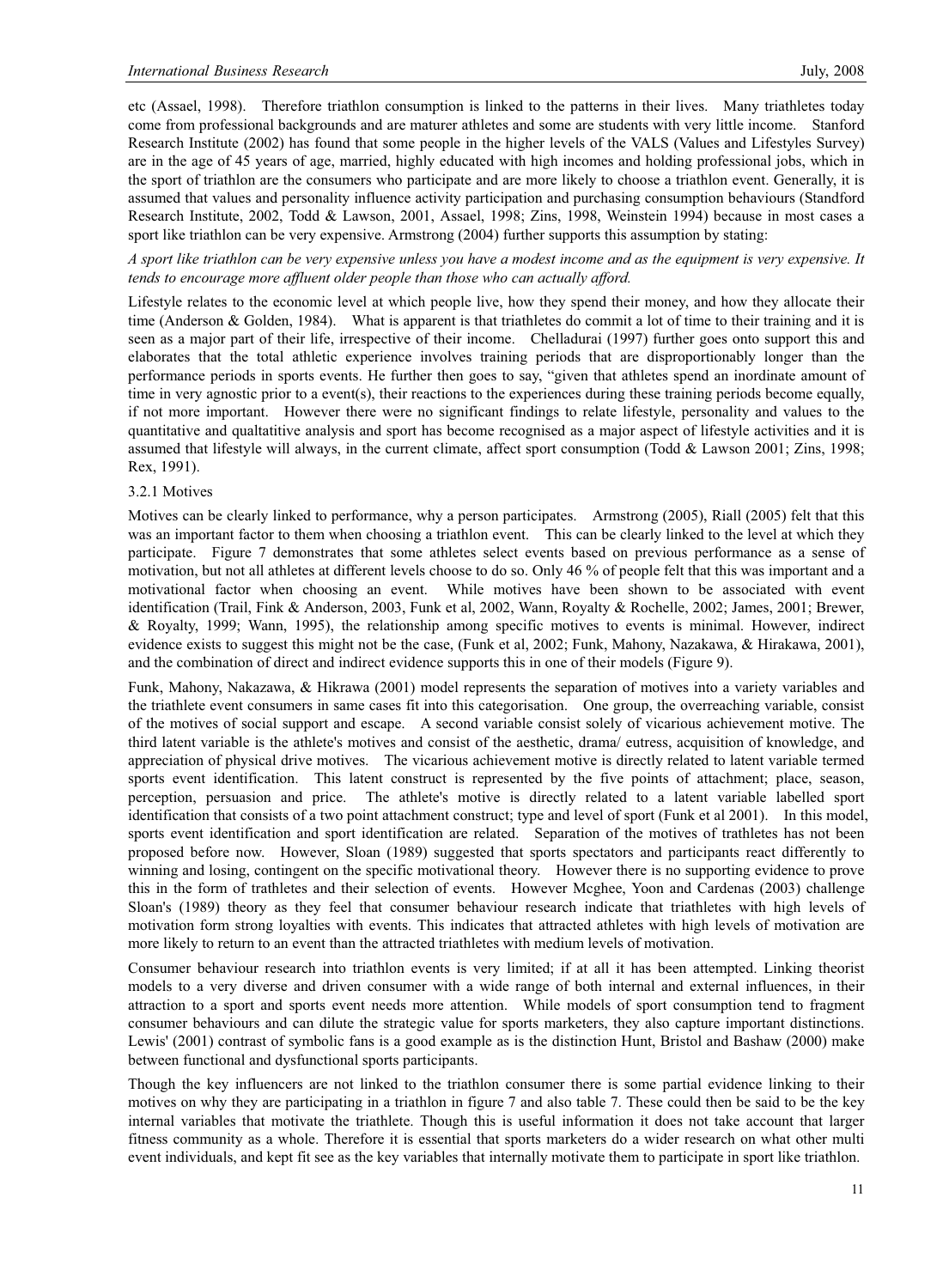#### **References**

Ackland, J. (1999). *Principles of training*; Complete Guide to Endurance Training, A. & C. Black, London. pg8-9.

Anderson, W. T. & Golden, L. (1984). *Lifestyle and Psychograohics: A critical review and recommendation.* In Kinnear., T (1999). *Advances in Consumer Research*  $6<sup>th</sup>$  ed Ann Arbor, pp 405-411.

Apter, M. J. (1982). *The experience of Motivation* London, Academic Press.

Armstong, S. (2004). *Female Participant in the Triathlon*. Informal Interview conducted December 2004.

Arnould, E. J. & Prcie, L. L (1993). *River magic extraordinary experience and the extended service counter;* Journal of Consumer Research, 20, pg 24-45.

Assael, H. (1992). *Consumer behaviour and marketing action* (4th Ed) Boston, MA: PWS-KETN Publishing.

Barnard, P. (1998). *" Class Wars in the Great Outdoors* The Times, 24 January pg 49.

Bech-larsen, T. & Nielsen, N. (1999). *A comparison of five elicitation techniques for elicitation of attributes of low involvement products* Journal of Economic Psychology 20(3) 315-341.

Bechling, D. (1999). *Measuring Involvement* Perceptual Motor Skills, 88, (1) 55-64.

Bloch, P., Sherrell, D. & Ridgeway, N. (1986). *Consumer search; An extended Framework* Journal of Consumer Research, 13, 119-126.

Branscombe, N. R. & Wann, D. L. (1991). *The positive social and slef concept consequences of sport identification.*  Journal of sport and social issues, 15, 115-127.

Brassington, F. & Petitt, S. (2000). *Segmenting Markets* Principles of Marketing*,* Prentice Hall, 187-191.

Brassington, S. & Pettitt, S. (2000). *Services and Non Profit Marketing* Principles of Marketing, 2<sup>nd</sup>, Prentice hall, pg 955.

Broderick, A. & Mueller, R. (1999). *A theoretical and empirical exegesis of the consumer involvement construct; The psychology of the food shopper* Journal of Marketing Theory and Practice, 7 (4), 97 –108.

Brookes, C. M. (1990). *Sponsorship* : Athletic Business, pp 59-62.

Brooks, C. M. (1994). *Sports Marketing* Competitive Business Strategies for Sports. Prentice Hall.

Casey, L. (2003). *The London Triathlon Statistical Breakdown* SBS Marketing Annual Report.

Celsi, R. L (1992). *Transcendent benefits of high risk sports.* In sherry, J.F, J & J B Strenthal (ed) Advances in consumer research*.* (19), pg 636 –641.

Celsi, R. L., Rose, R. L. & Kahle, T. W. (1993). *An exploration of high risk leisure consumption through sky diving*  Journal of Consumer Research, 20, 1-23.

Chelludurai, P. (1994). *S ort Management: Defining the Field p* European Journal of Sport Management 1, 7-21.

Cialdini, R. B., Borden, R. J., Thorne, R. J., Walker, M. R., Freeman, S. & Sloann, L.r. (1976). *Basking in Reflected glory; Three event studies* Journal of Personality and Social Psychology, 34, 366-375.

Dick, F. (1997). *Variations in per iodisation; Sport* Training Principles, 3<sup>rd</sup>ed, A & C Black, London, pg 302-303.

Dimanche, F. & Havtiz, M. (1999). *Leisure involvement revisited: Drive properties and paradoxes* Journal of Leisure research, 3 (2) 122-149.

Donovan, R., & Jalleh, G (1999). *Positively versus negatively framed product attributes The influence of involvement*  Psychology of marketing, 16 (7) 613-630.

Emery, P. (1997). *The Management of Major Events* Durham University 1997.

European Triathlon Union (1999). *Direction for the sport of triathlon.*

Florenthal, B. (2000). *Value differences between risky sports participants and non participants* Sport Marketing Quarterly 1 (9) pg 26-27.

Fullerton, S. & Dodge, H. R (1995). *An Application of Market Segmentation in a Sport Marketing Area.* Sport Marketing Quarterly 4 (3) pg 43.

Funk, D. & James, J. (2002). *The psychological continuum model: A conceptual framework for understanding an individuals psychological commitment to sport* Sport Management Review, 4 (2), 119- 159.

Funk, D. C, Mahony, D. F. & Havitz, M. E (2003) *Sports Consumer Behaviour: Assessment and Direction.* Sports Marketing Quarterly 12 (4), pg 200-205.

Funk, D. C., Mahony, D. F., Nakazawa, M. & Hirkawa, S. (2001). *Development of the Sport Interest Inventory (SII):*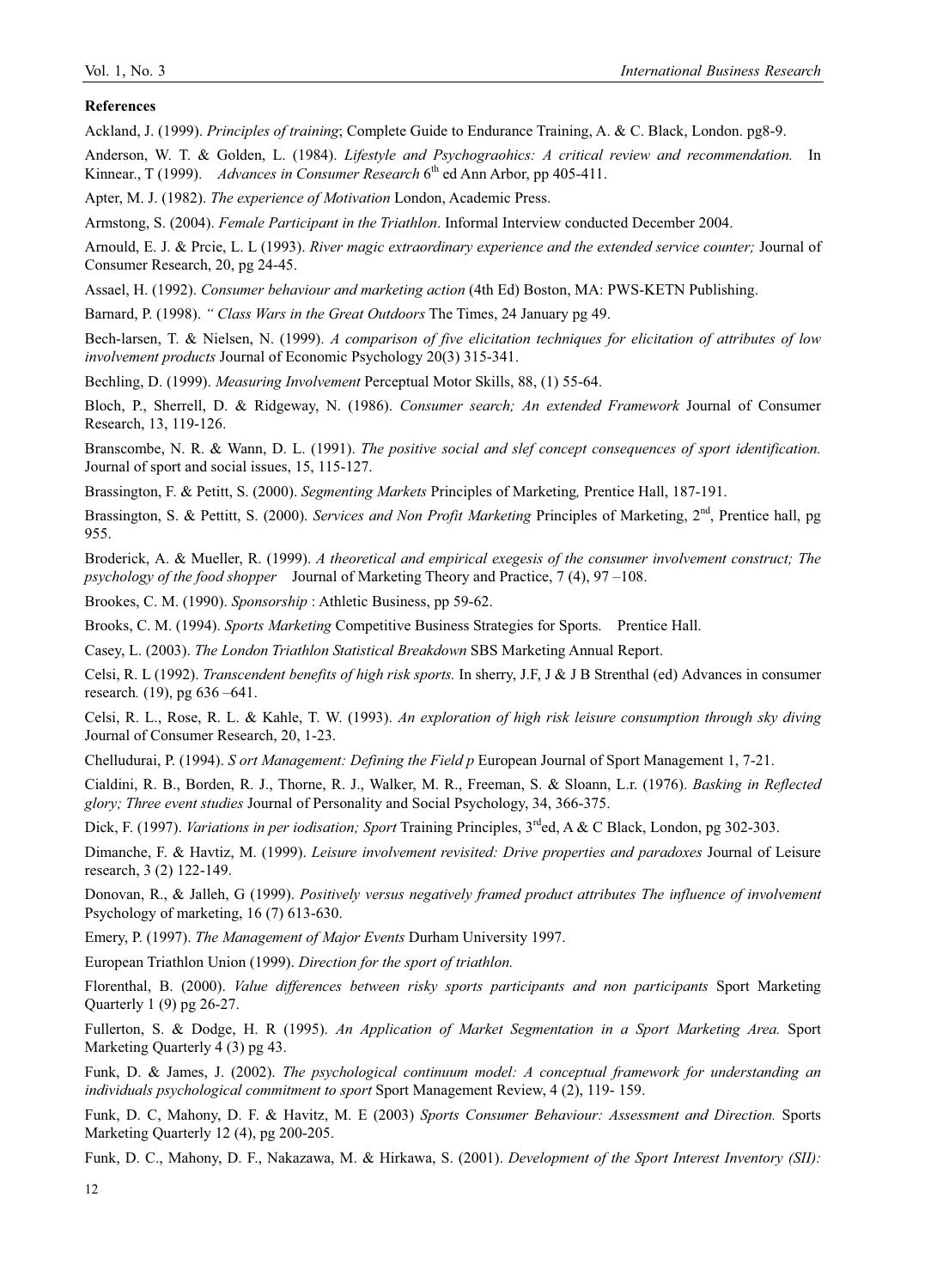*Implications for measuring Unique Consumer Motives at team Sporting Events. international Journal of Sport* Marketing & Sponsorship*, 3 291-316.*

Getz, D. (1997). *Event Management and Event Tourism* New York: Cognizant Communication Corp.

Getz, D. (1998). *Trends Strategies, and Issues in Sport Event Tourism* Sport Marketing Quarterly, 7 (2) 8-13.

Gibson, H. (1998). *Sport Tourism; A critical analysis of research* Sport Management Research, 1, 45-76.

Gladden, J. M. & Funk, D. C (2002). *Developing an Understanding of Brand Association in Sport. Empirical Evidence from Consumer of Professional Sport;* Journal of Sport management, *16*, 54-81.

Goldblatt, J. J. (1990). *Special Events: The Art Science of Celebration* New York: Van Nostrand Reinhold, p4.

Grunert, S. C & Schernon, G. (1990). Consumer values in West Germany underlying dimensions and cross cultural comparison with North America *Journal of Business,* 20, 97-107.

Hawkins, D. I., Best, R. J. & Coney, K. A. (1996). Consumer Behaviour. Implications of Marketing Strategy.

Horface, S. & Burman, T. K. (1992). *Demographic changes in the US into the Twenty –First Century: Their Impact on Sport Marketing*: Sport Marketing Quarterly, (1) 1, pg 31-35

Howard, D. R. & Crompton, J. L. (1995). *Financing Sport* Morgantown, W.V. Fitness Information Technology.

Hunt. K., Bristol, T. & Bashaw, R. (2000). *A conceptual approach to classifying sports fans.* Journal of Services Marketing 13 (6) 439-452.

Irwin, L., Sutton, W. A. & Gladden, J. (1998). *Tools of the trade: Practical research for events, teams and venues*. Sport Marketing Quarterly 7 (2), pg 45.

Kang, J. H. (2002). *A Structural Model of Image Based and Utilarian Decision-Making Process for Participant Sport Consumption*; Journal of Sport Management 16, 173-189.

Karande, K., Zinkhan, G. M. & Baird, A. (1997). *Brand personality and Self Concept: A replication and extension;* AMA Conference pg 165-171.

Kassrijian, H. H. (1971). *Personality and consumer behaviour*: A review of marketing research, 8 (nov), pp 409-418, In Brassington, F & Pettitt, S (2000) *Consumer Behaviour* Principles of marketing, 2<sup>nd</sup> ed, Prentice Hall pg 108.

Korman, A. (1974). *The psychology of Motivation.* Englewood Cliffs, N.J Prentice Hall; Runyon, K (1977*) Consumer Behaviour and the practise of Marketing.* (Columbus, OH;C.E Merrill.

Labovitz, C. & Hagedon, R. (1976). *Introduction to Social research*, 2<sup>nd</sup> ed, Mcgraw Hill. In Emery, P (1997) *Management of Major Events* Durham MBA.

Lancaster, G. & Reynolds, P. (2003). *Buyer Behaviour,* Marketing*,* Palgrave & Macmillan, pg 50-83.

Larson, J. (1997). *The fans* Sport Business daily, 98), pg 42-50.

Lawson, J. (2004). *Executive Board Member British triathlon Association; Triathlon Events 2004* Informal face to face discussion, January,  $19<sup>th</sup>$  9.30am.

Lazer, W. (1963). *The lifestyle concepts and Marketing;* Toward Scientific marketing American Marketing Assoc, pp 130-131.

Lewis, M. (2001). *Franchise relocation and fan allegiance .* Journal of Sport and Social Issues, 25 (1), 6-19.

Lole, I. (2004). National Participation Manager, informal telephone interview, February 2004.

Mael, F. & Ashforth, B. E. (1992). *Alumni and their Alma mater; A partial test of the reformulated model of organisational identification.* Journal of Organisational Behaviour, 13,103-123.

Maheswaren, D. & Meyer-Levy, J (1990). *Influence of message framing and involvement* Journal of Marketing Research, 27, 362-367.

Mahony, D. F. & Pitts. (1998). *Research Outlets in Sport Marketing: The Need for Increased Specialisation*: Journal of Sport Management, Human Kinetics (12), pg 259-265.

Manly, L. (1993). Sport Marketing draws a crowd: *The magazine for marketing management, p*.19.

Martin, G. S. J., Chang, M. B. A., Lester, W. & Johnson. (1995). *Segmenting the Triathlon Association Memebership Market: An Australian Example*. Sport Marketing Quarterly 4 (4) 25-28.

Maw, G. (2005). *Performance Director British Triathlon*. Telephone Interview conducted October, 2005.

Mcghee, N. G., Yoon, Y. & Gardensas, D. (2003). *Involvement and Travel of Recreational Runners in North Carolina* Journal of Sport Management, 17, 305-324.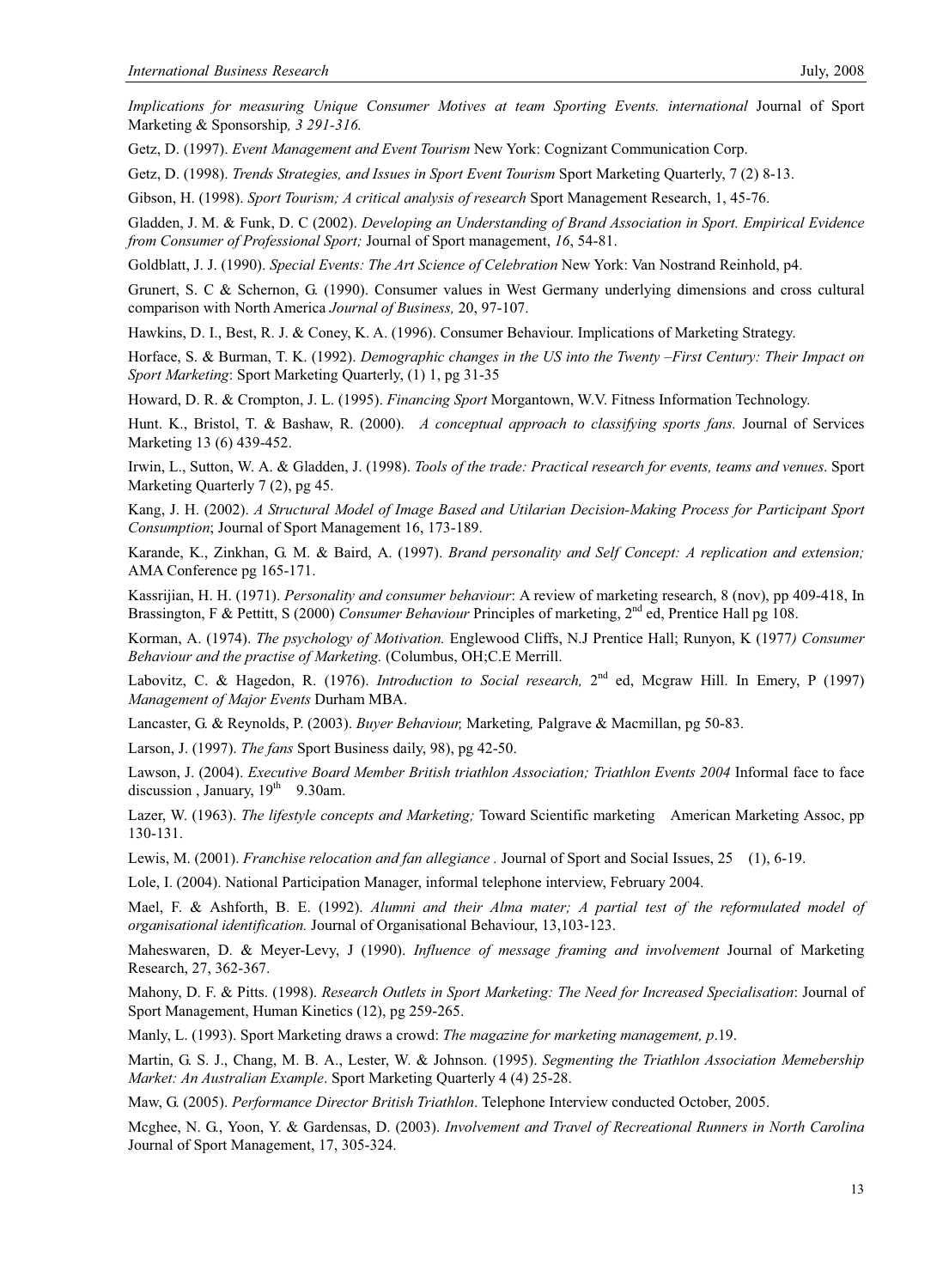Milne, G. R & Mcdonald, M. A. (1999). *Sport Marketing:* Managing the exchange process. *Sudbury.pp169.* 

Moore, M. E. (1987). The Relationship of situational attributes and management *. The style to the success of marketing, intercollegiate football programs*. Unpublished doctoral dissertation, University of Pittsburgh.

Moss, M. (2004). *Informal Interview conducted at the BTA Headquarters Loughborough* National Participation Administrator December 19th.

Mullin, B. J., Hardy, S. & Sutton, W. A. (1993). *Sports Marketing* Champaign IL, Human Kinetics.

Mullin, B. J., Hardy, S. & Sutton. W. (2000). *Perspectives in Sports Consumer behaviour, Sports Marketing* Human Kinetics, p676-777.

Mullin, B. J., Hardy, S. & Sutton. W. A. (1998). *Perspectives in Sports Consumer Behaviour*, Sports Marketing Human Kinetics, p676-777.

Palmer, A. (1994). *Principles of Service Marketing* Mcgraw Hall.

Parks, B. J., Zanger, B. K. & Quaterman, J. (1998*). Sport Management an Overview*. *Contemporary Sports Management* ; Human Kinetics, pg 8-9.

Plummer, J. T. (1974). *"* The concept and application of lifestyle segmentation Journal of Marketing, 138, pp33-37.

Quick, S. (1994). *Fan Survey reports to IMG (Australian Motorcycle Grand Prix)* Unpublished technical report.

Riall, J. (2004). *Participant in the triathlon.* Informal interview conducted December 2004.

*Rice.,C. (1997). Predicting and influencing consumer behaviour: Consumer Behaviour (2n ed)* Butterworth & heinman, pg210-211.

Sandomir, R. (1992). (188) *Get in the position for the older market* American Demographics

Schiffman, L. G. & Kanuk, L. L. (2000). *Personality and consumer behaviour;* Consumer behaviour 7th ed, Prentice Hall, New Jersey.

Schiffman, L. G. & Kanuk, L. L. (2000). *Personality and consumer behaviour.* Consumer behaviour 7th ed, Prentice Hall, New Jersey.

Shilbury, D., Quick, S. & Westerbeck, H. (1998). *The Sport Product* Strategic Sport Marketing, Allen & Unwin, pg 88-89.

Shoham, A. (2000). *Predicting Future Sport Consumption; The impact of perceived benefits* Sports Marketing Quarterly. 1 (9), pg 9.

Shone, A. & Parry, B. (2001). *An introduction to events* Successful event management, Continuum, London, pg 4-5.

Spranger, E. (1928). *Types of men, the psychology and ethics of personality*; In Florenthal, B (2000). Value differences between risky sports participants and non participants, Sport Marketing Quarterly, pg 27.

Springman, S. (1998). *Executive Board member British Triathlon.* Presidents address to the future direction of triathlon. Stanford Research Institute. (2002). Value and Lifestyle Survey (VALS 2).

Sutton, W. A., Mcdonald, M. A., Milne, G. R. & Cimperman,, J. (1997). *Creating and fostering fan identification in profession sports* Sport marketing Quarterly, 6(1) 15-22.

Thav, R. (1995). *The change sin magazine research.* American demographics, pg 12-13.

Todd, S. & Lawson, R. (2001). Lifestyle Segmentation and Museum / gallery visiting behaviour. *International Journal of Non-Profit and Voluntary Sector Marketing, 6, 269-277.*

Torklidsen, G. (1999). *Organisation of Major Events* Leisure and Recreation Management, 4th Ed, Spon Press.

Trail, G. T., Fink, J. S. & Anderson, D. F. (2003). S*port Spectator Consumption Behaviour* Sports Marketing Quarterly*,* 12 (1) pg 8-9.

Walsh-Heron, J. & Stevens, T. (1990). *The Management of Visitor Attractions & Events* Prentice Hall.

Walters, G. C. (1978). The Nature of the Consumer. Consumer Behaviour, Theory and Practice, 3<sup>rd</sup> ed. R. Irwin.

Wann, d. L. & Branscombe, N. r. (1990). *Die hard and fair-weather fans; Effects of identification on BIRGing and CORGing tendencies.* Journal of Sport and Social issues, 14 (2), 103-117.

Weinstein, A. (1994). *Market segmentation: Using demographics, psychographics, and other niche marketing techniques to predict consumer behaviour*  $2^{nd}$  ed New York: Mcgraw-Hill.

Zins, A. H. (1998*). Leisure Traveller Choice of Theme Hotels Using Psychographics*. Journal of Travel research, *36, 3-15.*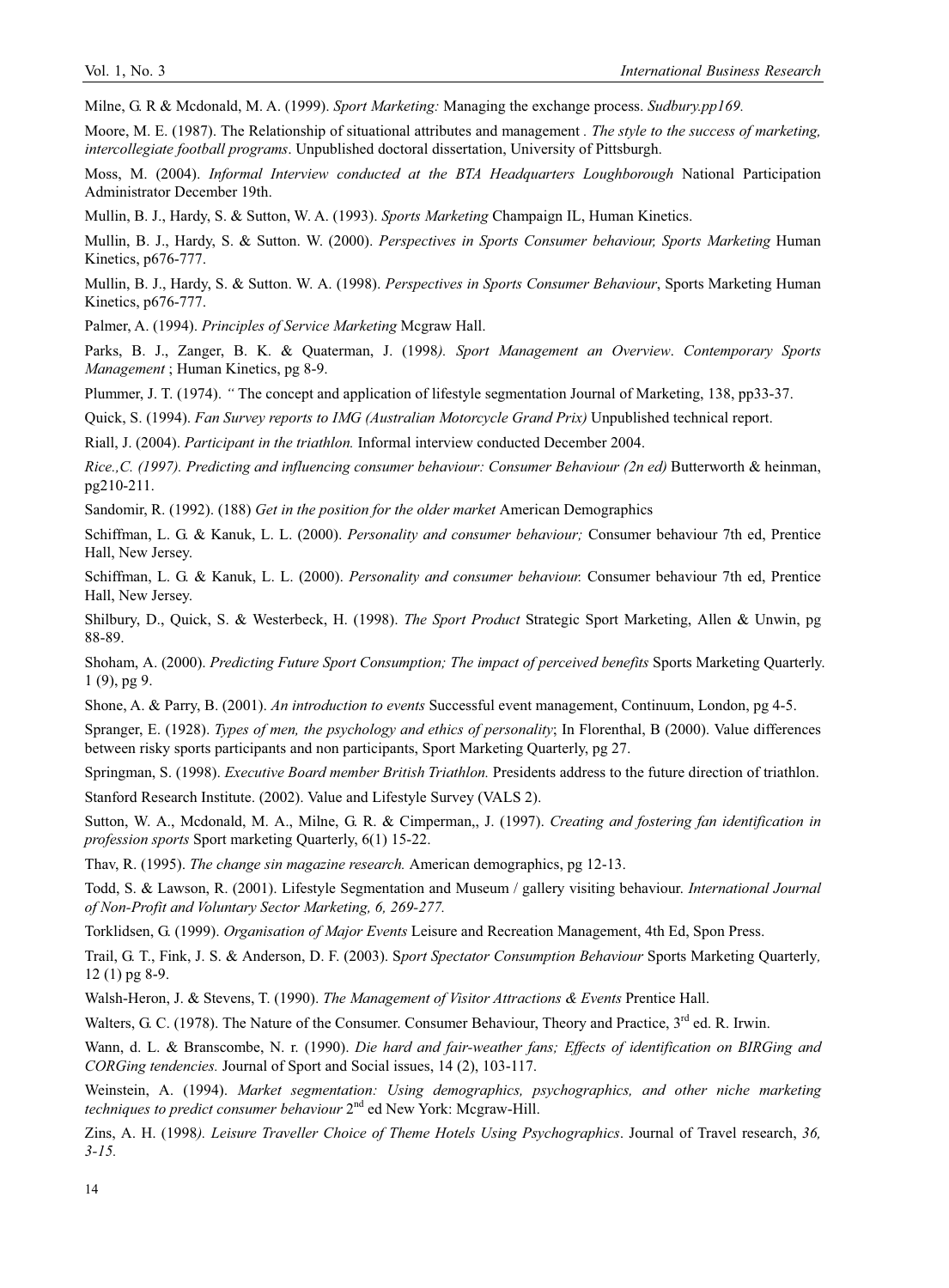Zuckerman, M. (1974). *The Sensation Seeking Motive.* In Macher, B. A. (1999). *Progress in experiential personality research.* New York; Academic Press.

| Event Type   | 2000 | 2001 | 2002 | 2003 | 2004 |
|--------------|------|------|------|------|------|
| Triathlon    | 98   | 110  | 143  | 151  | 192  |
| Duathlon     | 60   | 66   | 76   | 74   | 81   |
| Aquathlon    | 37   | 47   | 50   | 49   | 58   |
| Other Events | 2    |      |      |      | ∧    |

Table 1. Events Sanctioned by the British Triathlon Association (Lole 2004)

|  |  |  |  | Table 2. Characteristics distinguishing goods from a service (Shilbury, Quick & Westerbeck, 1998) |  |  |
|--|--|--|--|---------------------------------------------------------------------------------------------------|--|--|
|--|--|--|--|---------------------------------------------------------------------------------------------------|--|--|

| Intangibility  | Service cannot be seen, tasted or smelled before they are bought. Services are<br>performances rather than objects. For example, is it possible to describe what<br>product benefits people take home with them after participating in a sports event? Or<br>the benefits derived from watching a Triathlon event? There is no tangible take home<br>product in this example. |
|----------------|-------------------------------------------------------------------------------------------------------------------------------------------------------------------------------------------------------------------------------------------------------------------------------------------------------------------------------------------------------------------------------|
| Inseparability | Services are simultaneously produced and consumed. The product cannot be present<br>during production. For example attending a sporting contest or visiting a<br>physiotherapist. You need to attend.                                                                                                                                                                         |
| Heterogeneity  | Services are potentially variable in their performance, employees can come into<br>contact with the consumer; therefore, consistency becomes an issue. Few sporting<br>events and experiences are the same one week to the next, and the consistency of<br>service delivery by people working at such an event can also vary.                                                 |
| Perishability  | Services cannot be stored. Hotel rooms not occupied, airline seat not sold or tickets<br>to a sporting event not sold cannot be reclaimed. Simply, it is lost revenue and<br>indicates the importance of understanding that services are time dependent.                                                                                                                      |

|  | Table 3. Individual Memberships and Club Memberships 2001-2004 (adapted from Moss, 2004) |  |  |  |
|--|------------------------------------------------------------------------------------------|--|--|--|
|  |                                                                                          |  |  |  |

|                                     | 2001 | 2002 | 2003 | 2004 |
|-------------------------------------|------|------|------|------|
| Individual<br>Members<br>Affiliated | 4164 | 4967 | 5939 | 6400 |
| Club<br>Memberships                 | 234  | 214  | 246  | 260  |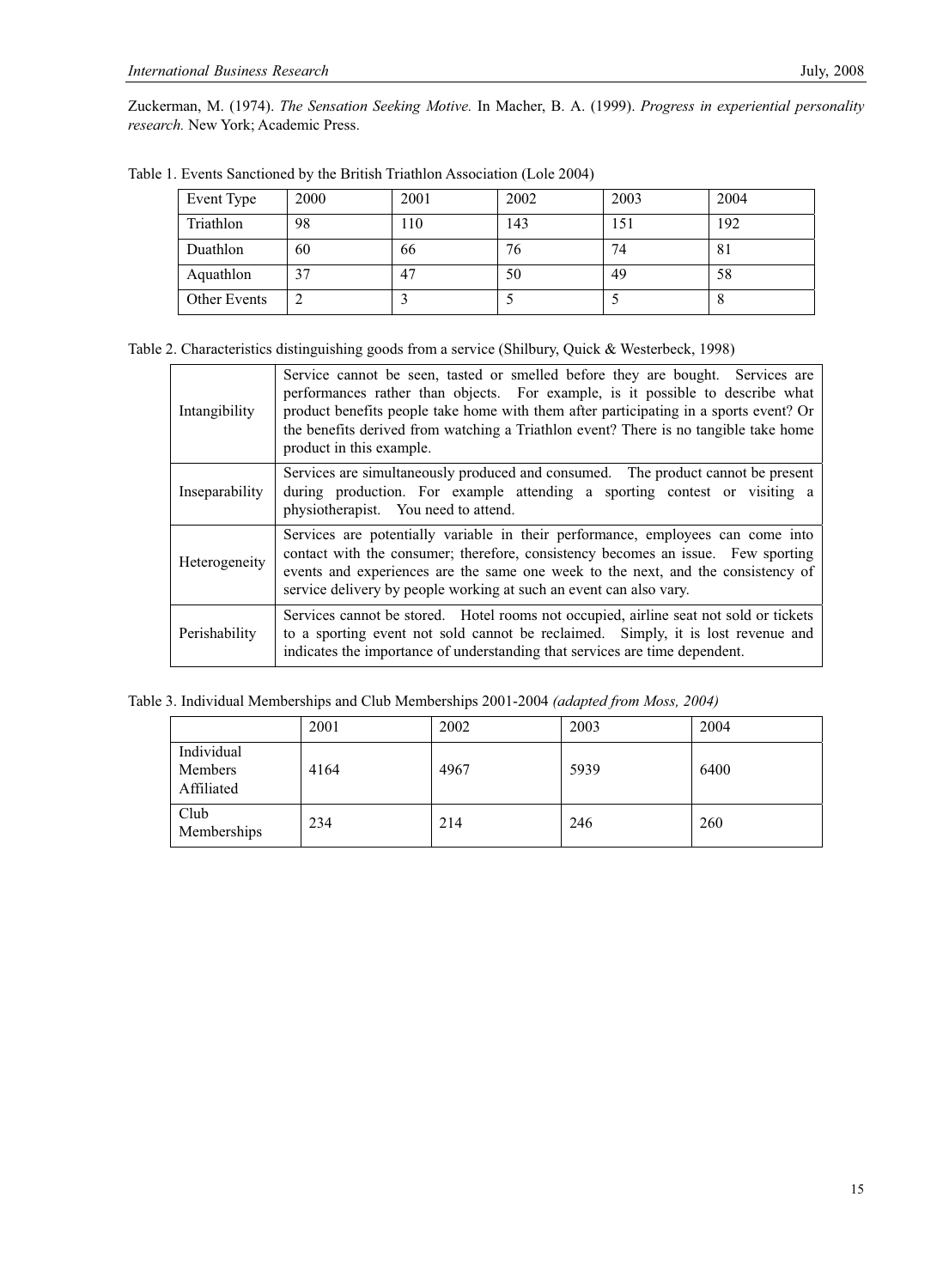## Table 4. Soccer participation, 1995 – 1996 (*Mullins Hardy & Sutton, 2000)*

| Category                                | 1995<br>In millions | 1996<br>In millions | $\frac{0}{0}$<br>increase<br>1995-1996 |
|-----------------------------------------|---------------------|---------------------|----------------------------------------|
| <b>Total Participants</b>               | 16.8                | 18.1                | 7.7                                    |
| Male                                    | 9.5                 | 10.9                | 14.7                                   |
| female                                  | 7.3                 | 7.2                 | $-1.3$                                 |
| Under 18                                | 13.3                | 13.4                | 0.7                                    |
| 18 and Over                             | 3.5                 | 4.7                 | 34.2                                   |
| Frequent 25 or more days per year       | 7.3                 | 7.7                 | 5.4                                    |
| Core ; 52 or more days per year         | 3.2                 | 3.2                 | 0.0                                    |
| Afionadoa: Soccer is favourite activity | 3.7                 | 4                   | 8.1                                    |

## Table 5. Gender

|        | N  | Numeric | Valid % | Mode | Mean  | Median | Std   |
|--------|----|---------|---------|------|-------|--------|-------|
|        |    |         |         |      |       |        | dev   |
| Male   | 37 | 1.0     | 67.3    | 1.0  | 1.327 | 1.000  | .4735 |
| Female | 18 | 2.0     | 32.7    |      |       |        |       |
| Total  | 55 |         |         |      |       |        |       |

Table 6. Kruskal Wallis Test: Level of Athlete

|                      | course | level of<br>competition | Race<br>distance | Localion / Training<br>place | calendar | Pre & post<br>event<br> management Atmosphere | Experience<br>& | Cost | Promotion<br>and<br>awareness |
|----------------------|--------|-------------------------|------------------|------------------------------|----------|-----------------------------------------------|-----------------|------|-------------------------------|
| $ Chi-Square $ 3.835 |        | 6.870                   | 4.130            | .496                         | 5.599    | 2.364                                         | 4.535           | .777 | 1.045                         |
| Df                   | 2      |                         |                  |                              |          |                                               |                 |      |                               |
| Asymp. Sig.          | .280   | .076                    | .248             | .920                         | .133     | .500                                          | .209            | .620 | .790                          |

Table 7. Gender differences of participants entering the London Triathlon in 2003 per event (Casey, 2003)

|        | Junior<br>Event<br>(Under $16$ ) | Super Sprint<br>$(400m$ swim, $10k$<br>bike, $2$ K run) | Sprint Event<br>$(750m)$ swim,<br>20 k bike, 5 k<br>run) | Elite Olympic<br>Event<br>$(1500m)$ swim, $40k$<br>bike, $10 \text{ k run}$ ) | Olympic distance<br>event all age groups<br>$(1500 \text{ m} \text{ swim}, 40 \text{k})$<br>bike, $10 \text{ k run}$ ) |
|--------|----------------------------------|---------------------------------------------------------|----------------------------------------------------------|-------------------------------------------------------------------------------|------------------------------------------------------------------------------------------------------------------------|
| Male   | 20                               | 151                                                     | 931                                                      | 59                                                                            | 1513                                                                                                                   |
| Female | 8                                | 31                                                      | 310                                                      | 20                                                                            | 328                                                                                                                    |
| Total  | 28                               | 182                                                     | 1241                                                     | 79                                                                            | 1841                                                                                                                   |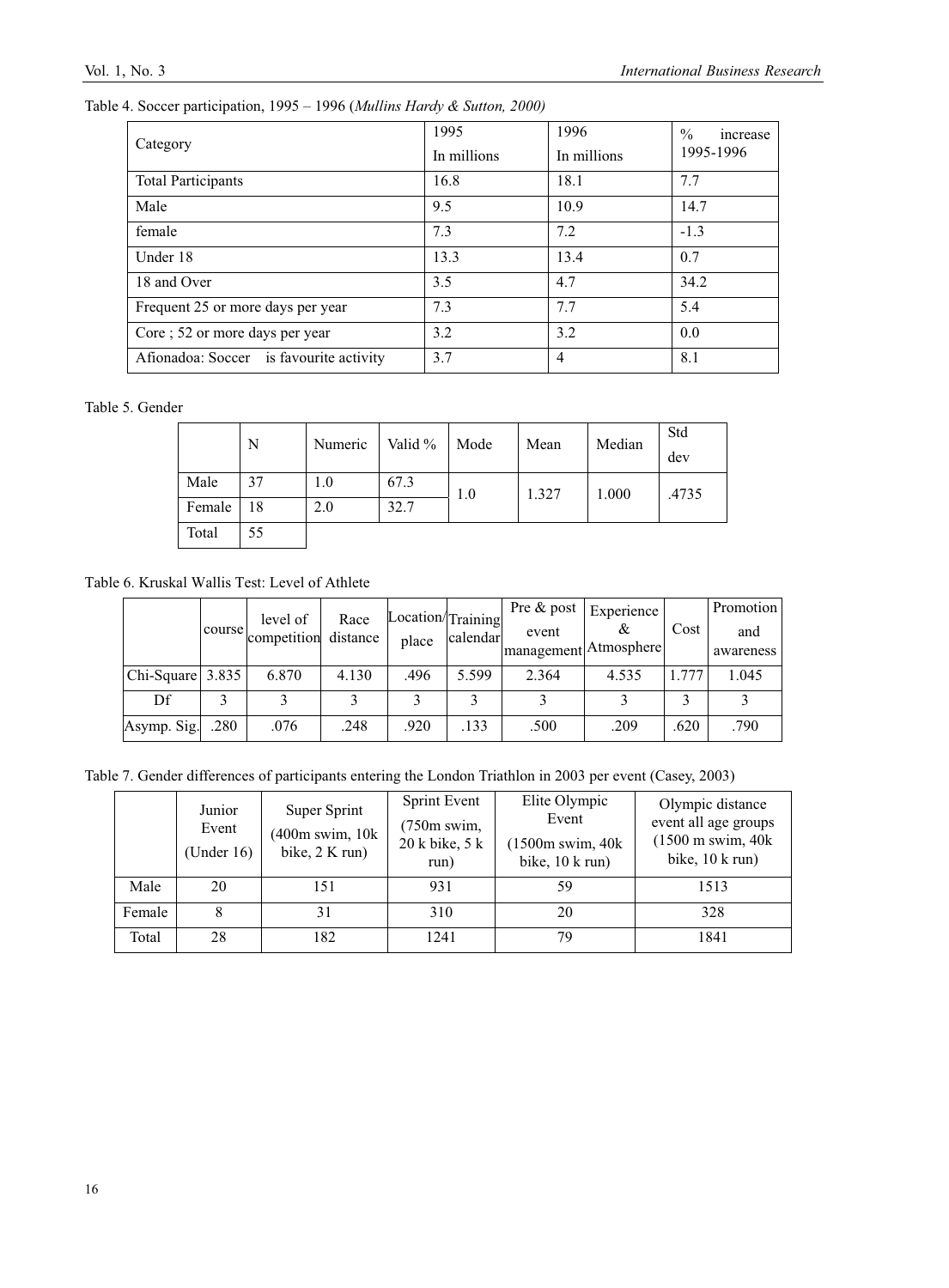

Figure 1. Suggested Categorisation of Special Events (Shone & Parry 2001)



Figure 2a. Three segments of affluent Consumers Average Household Expenditures (Among Purchasing households) (*Source: Mendelssohn Affluent Survey 1998)*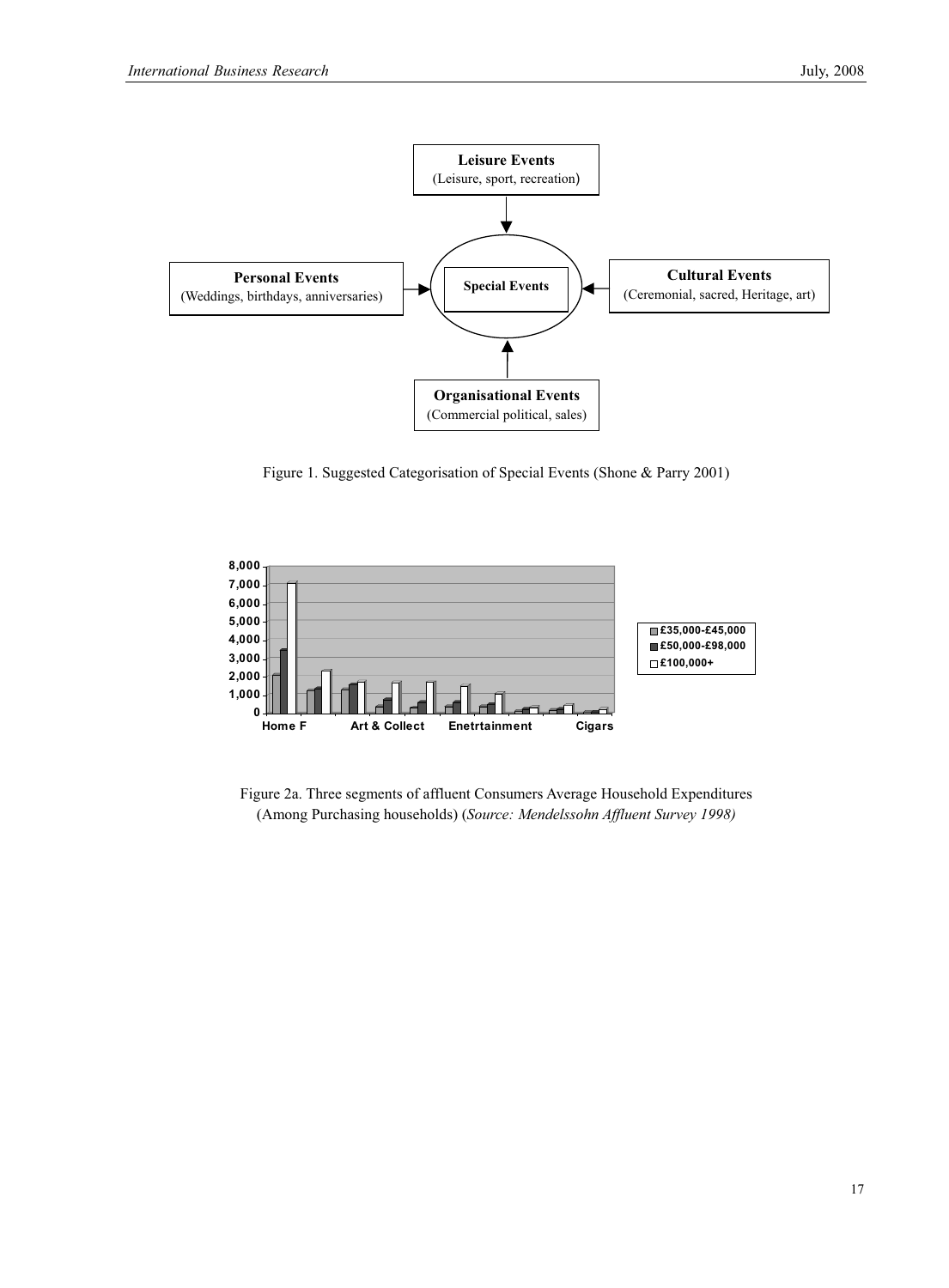

Figure 2b. Affluent Consumers Participation in Selected Sports (Number of days in past year indexed to each three income segment)



Figure 3. The Value Structure: A conceptual Model (Florenthal, 2000)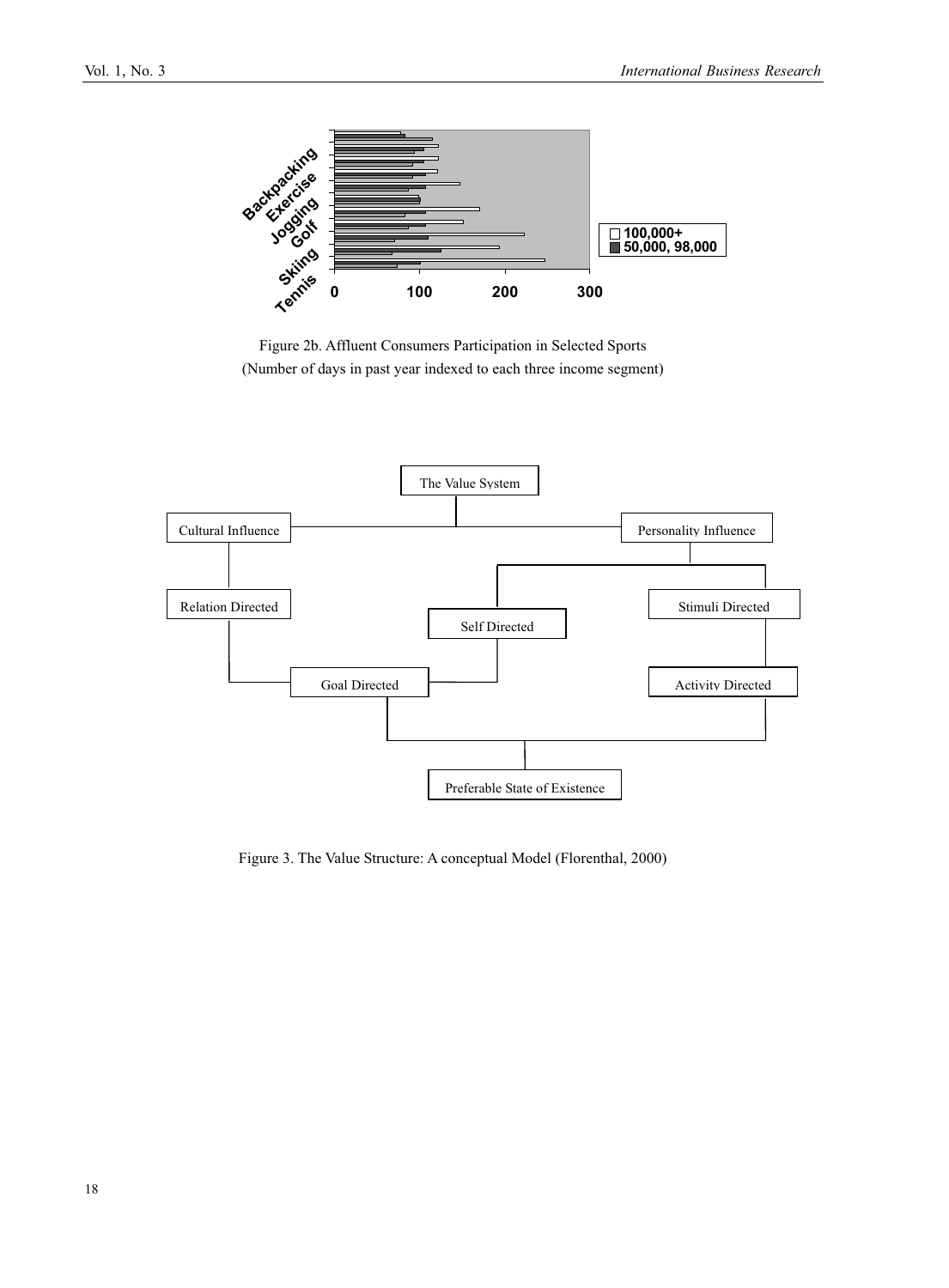

Figure 4. Concepts of Consumer Rationality (*Adapted from Walters, 1978)* 



Step 1

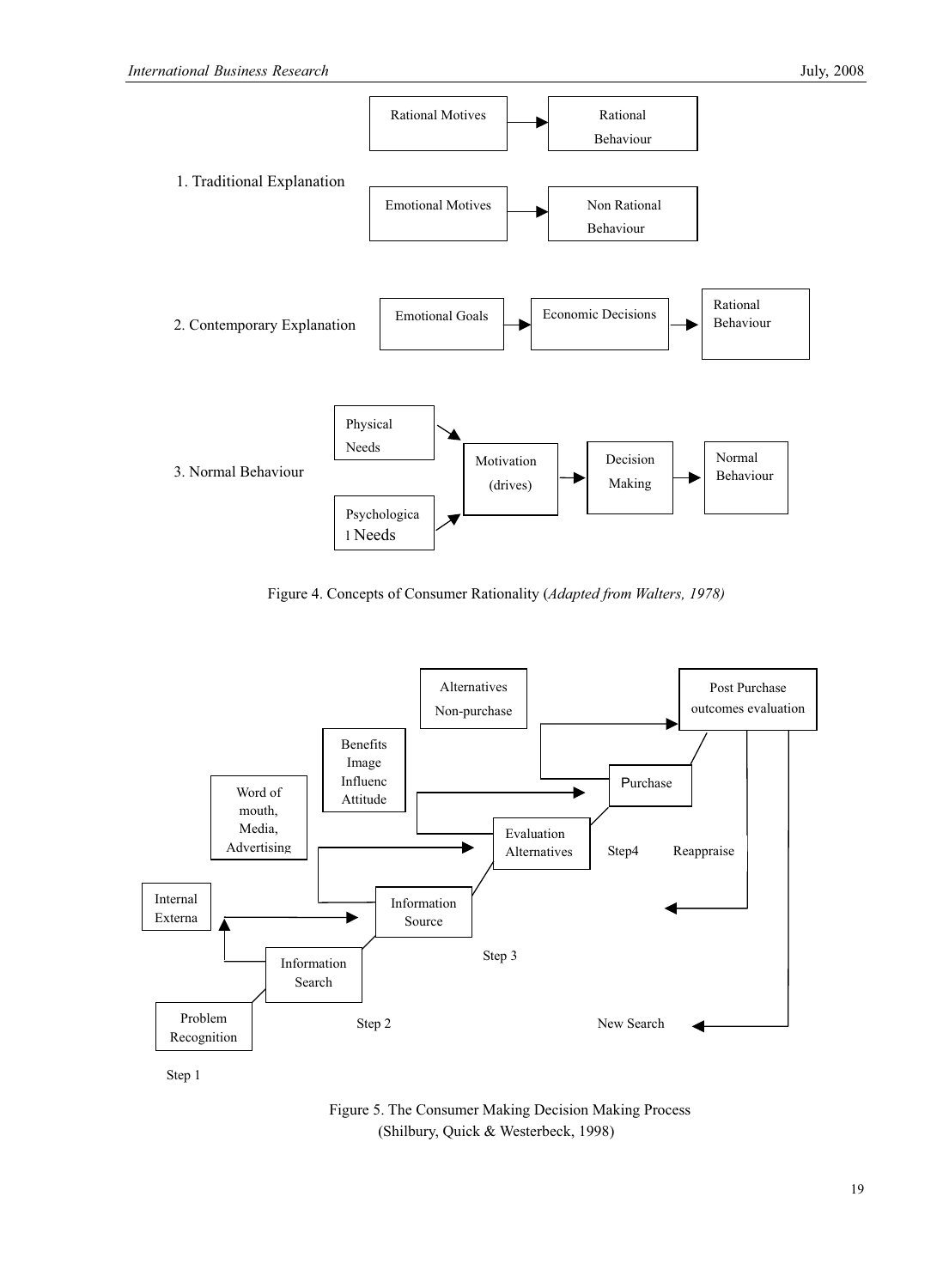

Figure 6. Perceived value/perceived probability of satisfaction model of consumer decision making. *(Adapted from Rice, 1997)* 



Figure 7. Level of Athlete's choice based on their previous performance